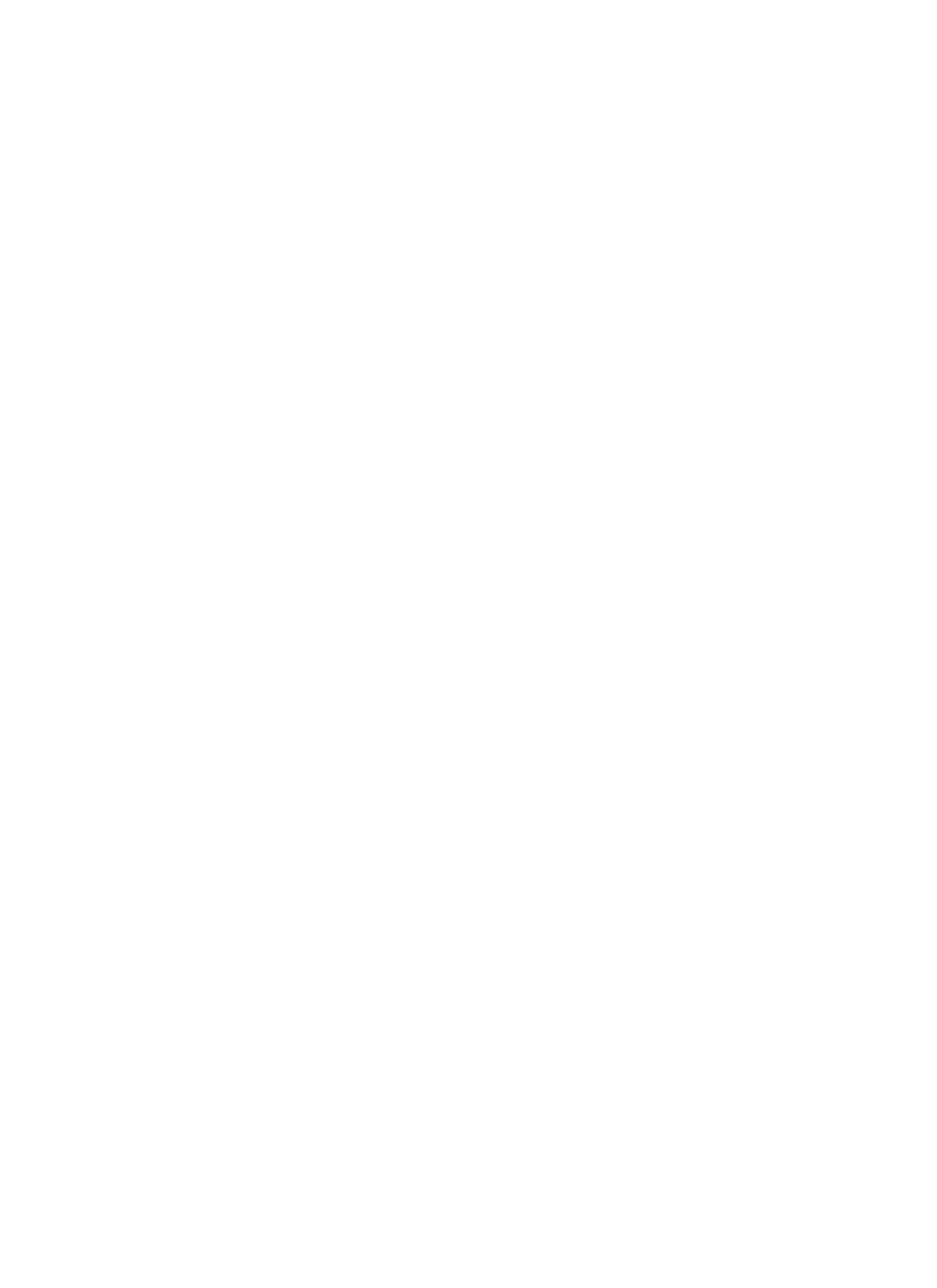

### **MANAGEMENT** DISASTER ON ASEAN VISION 2025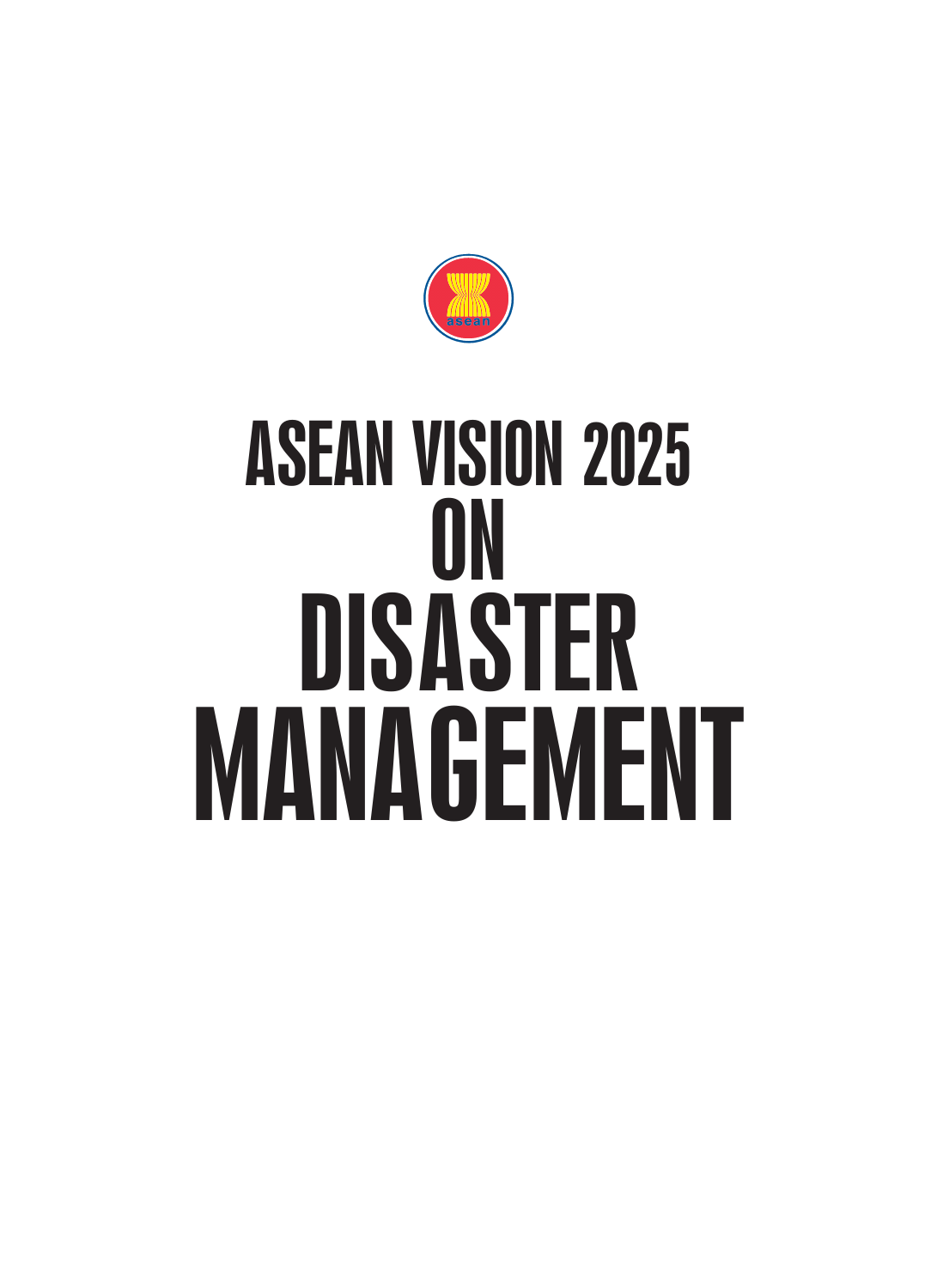#### Table of Contents

FOREWORD **iii** 1 EXECUTIVE SUMMARY INTRODUCTION 4 7 INSTITUTIONALISATION AND COMMUNICATIONS FINANCING AND RESOURCE MOBILISATION 12 17 PARTNERSHIPS AND INNOVATIONS CONCLUSION<sub>21</sub>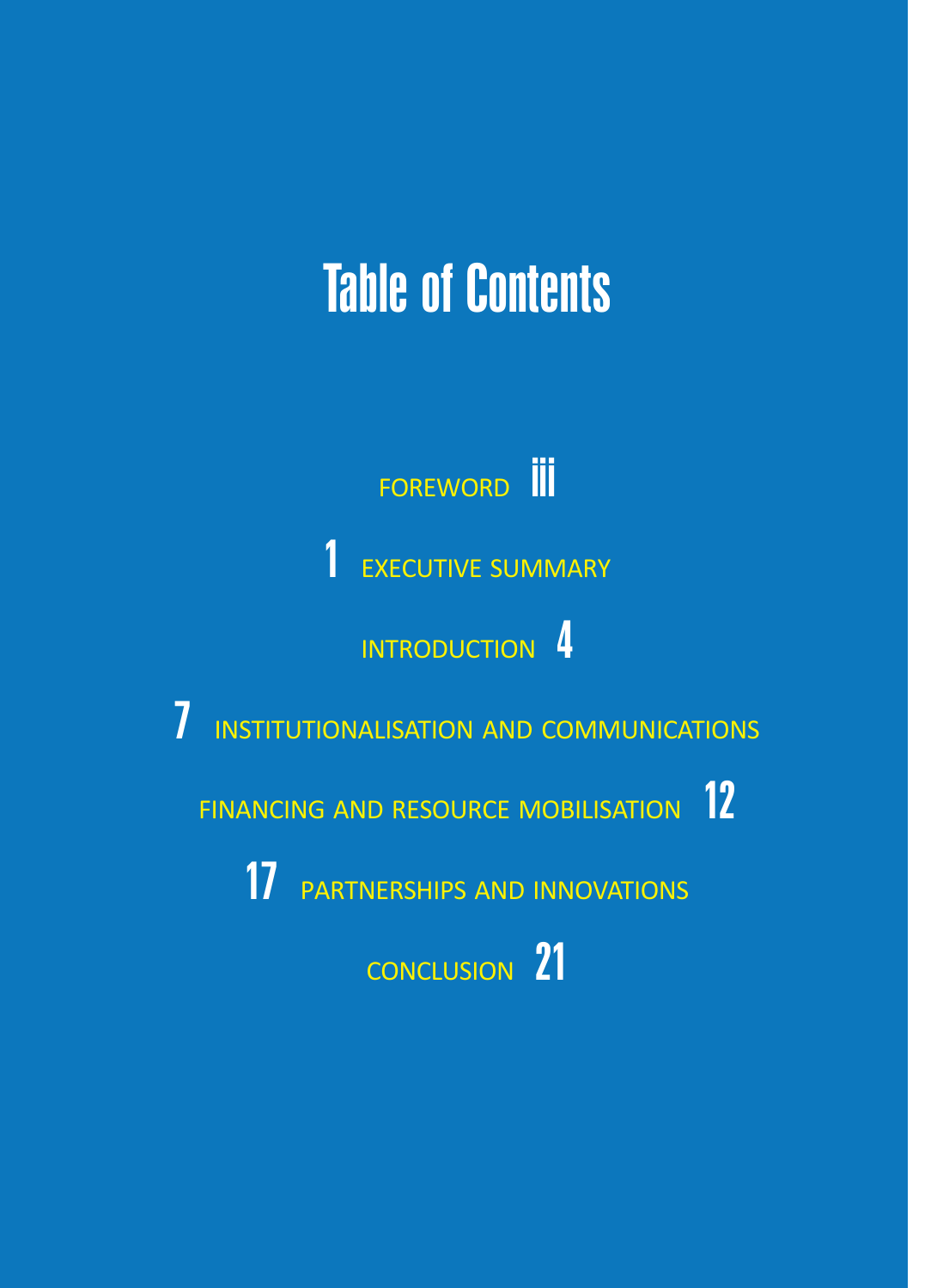#### FOREWORD



Being the most natural disaster-prone region in the world, it is fundamental for ASEAN to continue to enhance our regional mechanisms for cooperation, coordination, technical assistance and resource mobilisation in all aspects of disaster management under the framework of the ASEAN Agreement on Disaster Management and Emergency Response (AADMER).

Last year, as we moved towards becoming an ASEAN Community, ASEAN was at a critical juncture where we needed to reflect on our collective achievements, and find solutions to address our challenges, in order to further strengthen ASEAN's regional capacity in reducing disasters losses and strengthening our collective response to disasters. To address the current risks and future threats and to adapt to the changing humanitarian landscape, the ASEAN Committee on Disaster Management came up with

the "ASEAN Vision 2025 on Disaster Management", which was endorsed by the 3rd ASEAN Ministerial Meeting on Disaster Management (AMMDM) and the 4th Conference of the Parties (COP) to AADMER in December 2015 in Phnom Penh, Cambodia.

As we move forward with this new Vision, ASEAN will need to invigorate existing regional mechanisms embodied in the AADMER accordingly to ensure that AADMER would still be as relevant as it has been over the past 10 years and would continue to serve as a comprehensive regional framework and policy backbone for disaster management and emergency response in ASEAN.

The ASEAN Vision 2025 on Disaster Management charts the strategic direction that ASEAN needs to embark on in the next 10 years, and identifies the key areas to move the implementation of AADMER forward to a people-centred, people-oriented, financially sustainable, and networked approach by 2025. These include further strengthening the AHA Centre's role as the main coordinating body for disaster management, and to realise the vision of 'One ASEAN One Response'.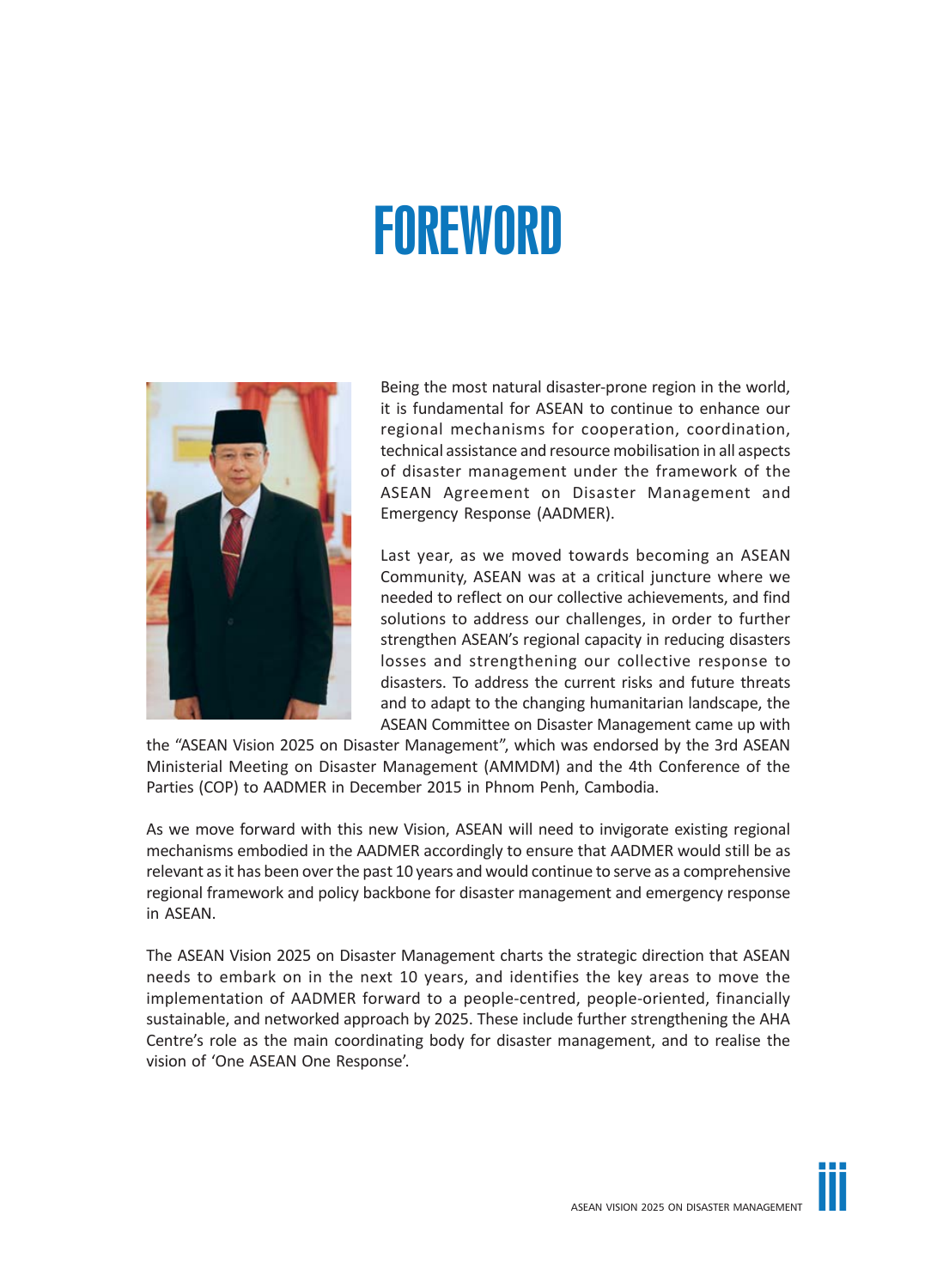I would also like to commend the collective efforts of the ACDM and its Working Groups, the ASEAN Secretariat and the AHA Centre, and the valuable insights and support provided by S. Rajaratnam School of International Studies – Nanyang Technological University, Singapore, in the development of this document.

Let us continue to work together to build a safer and resilient ASEAN Community where people and communities thrive and are able to withstand the onslaught of disasters and the adverse effects of climate change.

WILLEM BANDANGILEI

Chief of Indonesian National Disaster Management Authority (BNPB) as Chair of ASEAN Ministerial Meeting on Disaster Management (AMMDM) and AADMER Conference of the Parties (2016)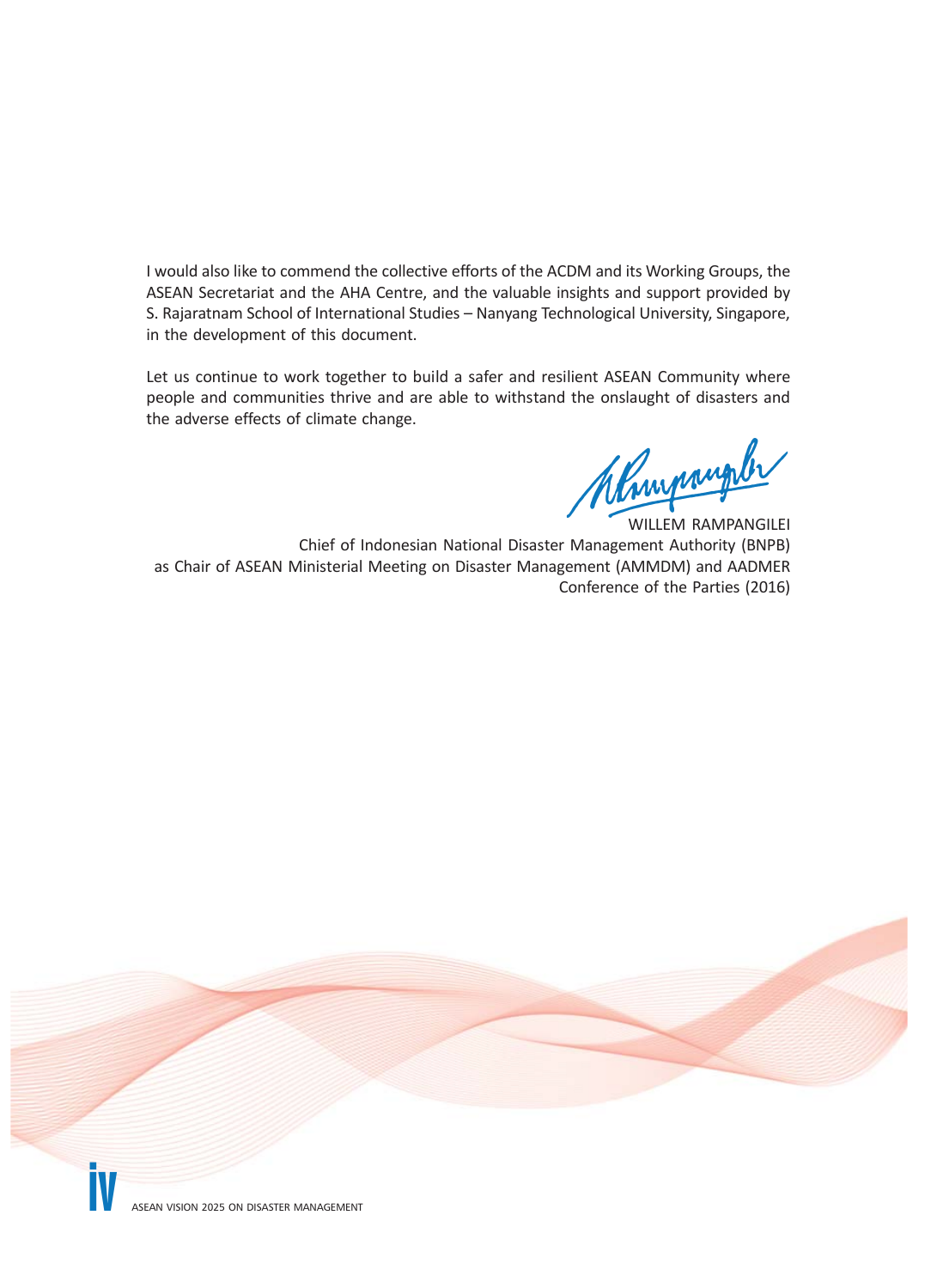## Executive Summary

The ASEAN Agreement on Disaster Management and Emergency Response (AADMER), which came into force in December 2009, set the foundation for regional cooperation, coordination, technical assistance, and resource mobilisation in all aspects of disaster **management and emergency response.** The Agreement supports ongoing and planned national initiatives of ASEAN Member States, and with supporting and complementing national capacities and existing work programmes. Since its inception and through various initiatives, ASEAN through AADMER has managed to increase both regional and national capacities for responding to disasters in Southeast Asia.

However, the region faces a continued evolution of the humanitarian landscape and nature of disasters. While ASEAN has progressed in terms of cooperation and collaboration, it is evident that the mechanisms to respond to these new challenges need to be further developed. Moving towards 2025, ASEAN will need to recognise these changes and adapt the implementation of AADMER accordingly to ensure a comprehensive and robust disaster management and emergency response system is in place. This strategic policy document outlines the directions that may be considered by ASEAN in the next 10 years, and identifies the key areas to move the implementation of AADMER forward to a people-centred, people-oriented, financially sustainable, and networked approach by 2025. There are a multitude of tasks that need to be implemented as the region moves forward to meet emerging challenges. Three mutually-inclusive strategic elements – Institutionalisation and Communications, Finance and Resource Mobilisation, and Partnerships and Innovations – were identified that may guide the direction of the implementation of AADMER to 2025.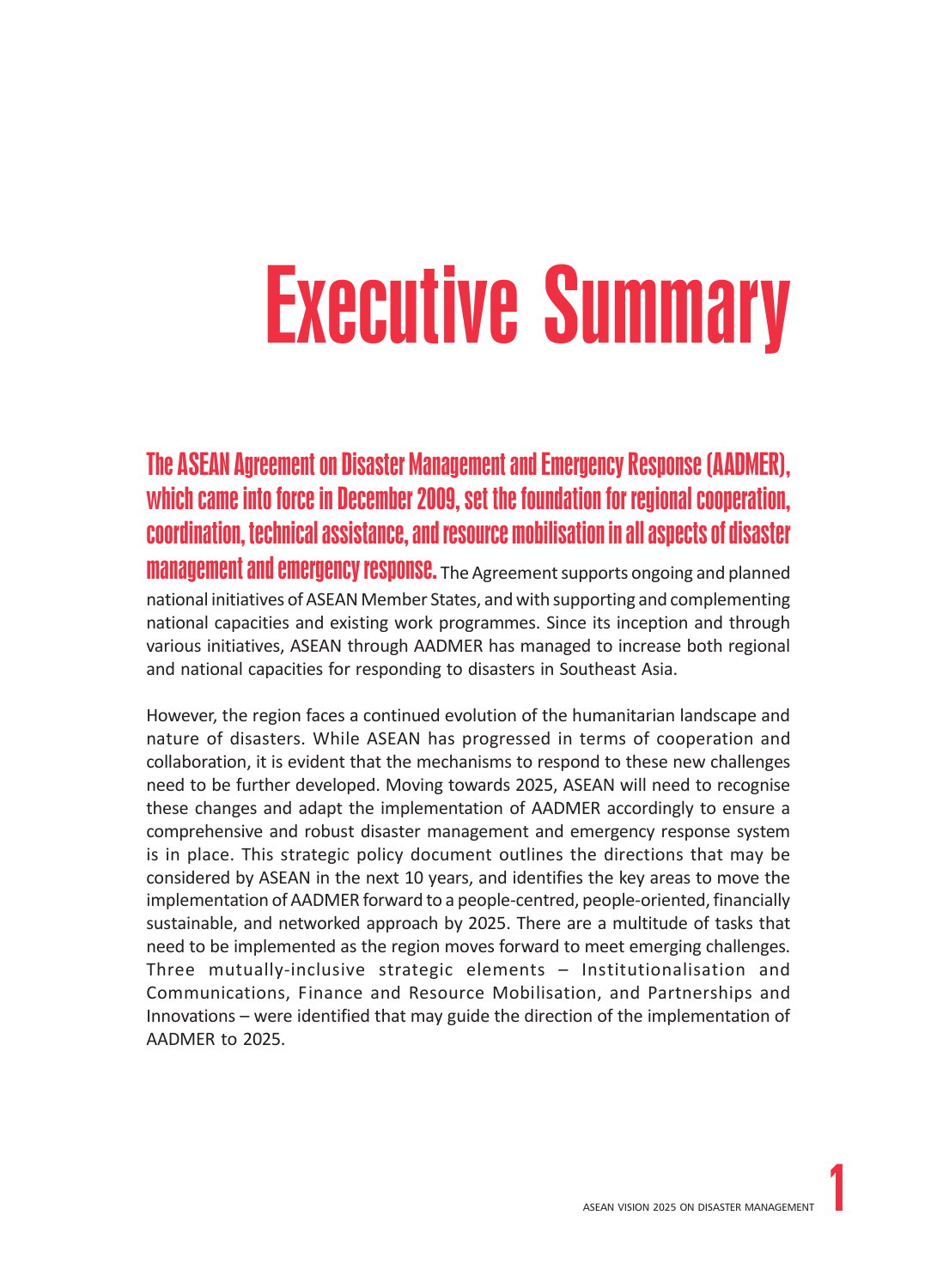The further institutionalisation of AADMER is a strategic element that identifies the need for a multi-layered and cross-sectoral governance approach driving the integration of the ASEAN Socio-Cultural Community, the ASEAN Economic Community and the ASEAN Political Security Community on disaster management and emergency response. It further determines that the strategy moves beyond the regional and global levels and develops disaster management and emergency response strengths at the national and sub-national (city, provincial and community) levels. This will also be crucial to determine the impact on future generations. It also highlights the importance of communication exchange between all stakeholders involved.



The second strategic element on financial and resource mobilisation associated with the implementation of AADMER involving ASEAN Member States, ASEAN Secretariat, and the AHA Centre, pinpoints that the strategy needs to combine an increase in ASEAN Member States' contributions with traditional and non-traditional sources of funding and other modalities of support, while still ensuring that the process and content is driven by ASEAN. It identifies the role that small and medium-sized enterprises, micro-insurance, insurance pooling and capital markets can offer in the pursuit of a disaster-resilient region able to extend its expertise further afield by 2025.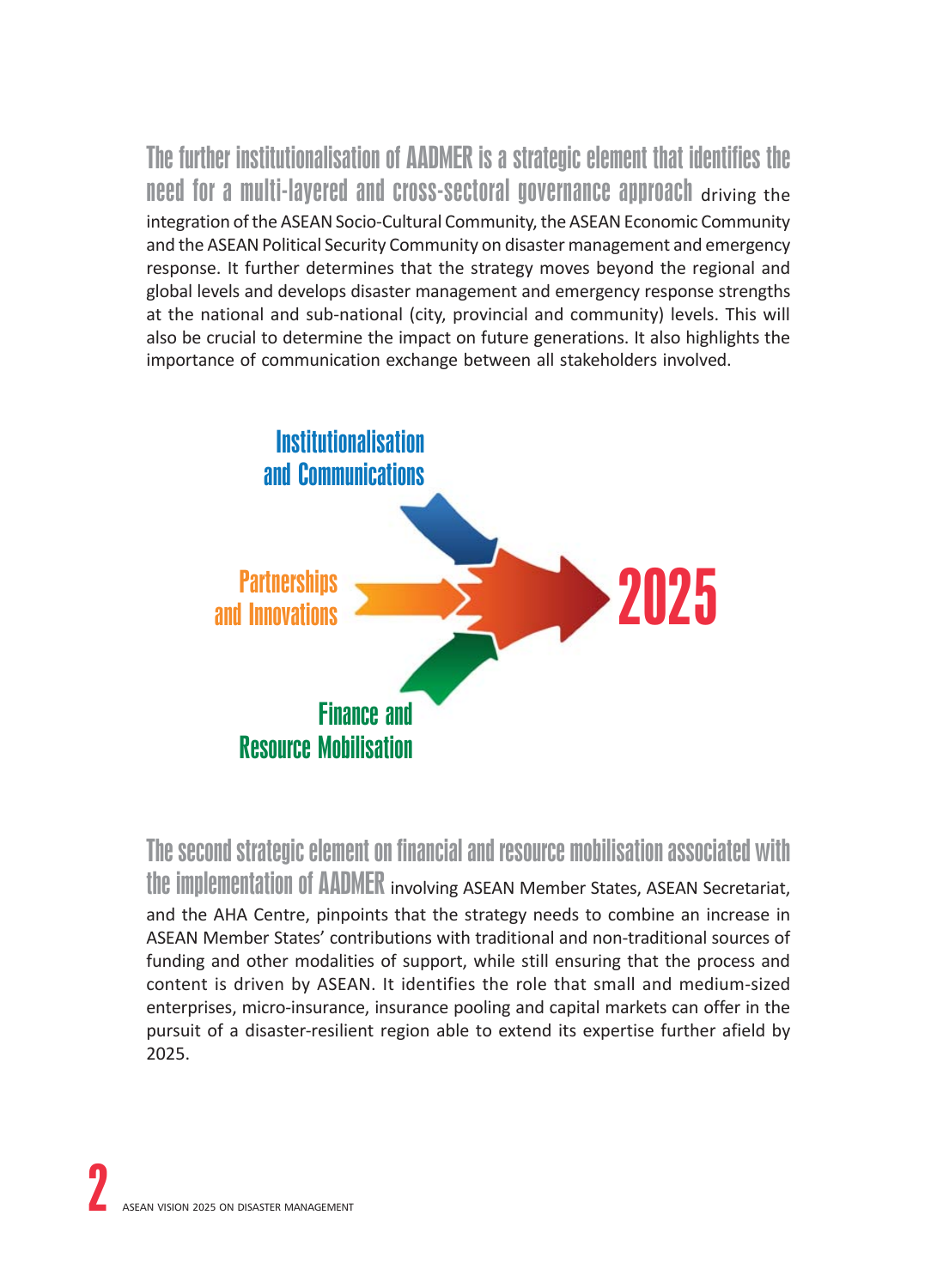The final strategic element focuses on partnerships and priorities innovative ways in which bodies responsible for implementing AADMER can work together with nontraditional partners for disaster management and emergency response. This element highlights the strengths of partnering with entities at regional, national, and local levels in the public, private and people sectors. In particular this strategic element determines the importance of drawing on the local knowledge and capacity of civil society organisations. It further identifies the potential roles of the ASEAN Coordinating Centre for Humanitarian Assistance on disaster management (the AHA Centre) to become a network coordinator of regional centres for excellence in disaster leadership and management that can facilitate knowledge creation, policy analysis and training for the next generation of practitioners. It finally recognises that the ASEAN think-tank community can provide strategic policy analysis and support the development of the region as a global thought-leader in disaster management and emergency response. Through these three mutually-inclusive strategic elements, this policy document proposes to position ASEAN as a pioneer in transforming disaster management landscape in the Southeast Asian region and beyond, and strengthen its leadership to maintain ASEAN Centrality.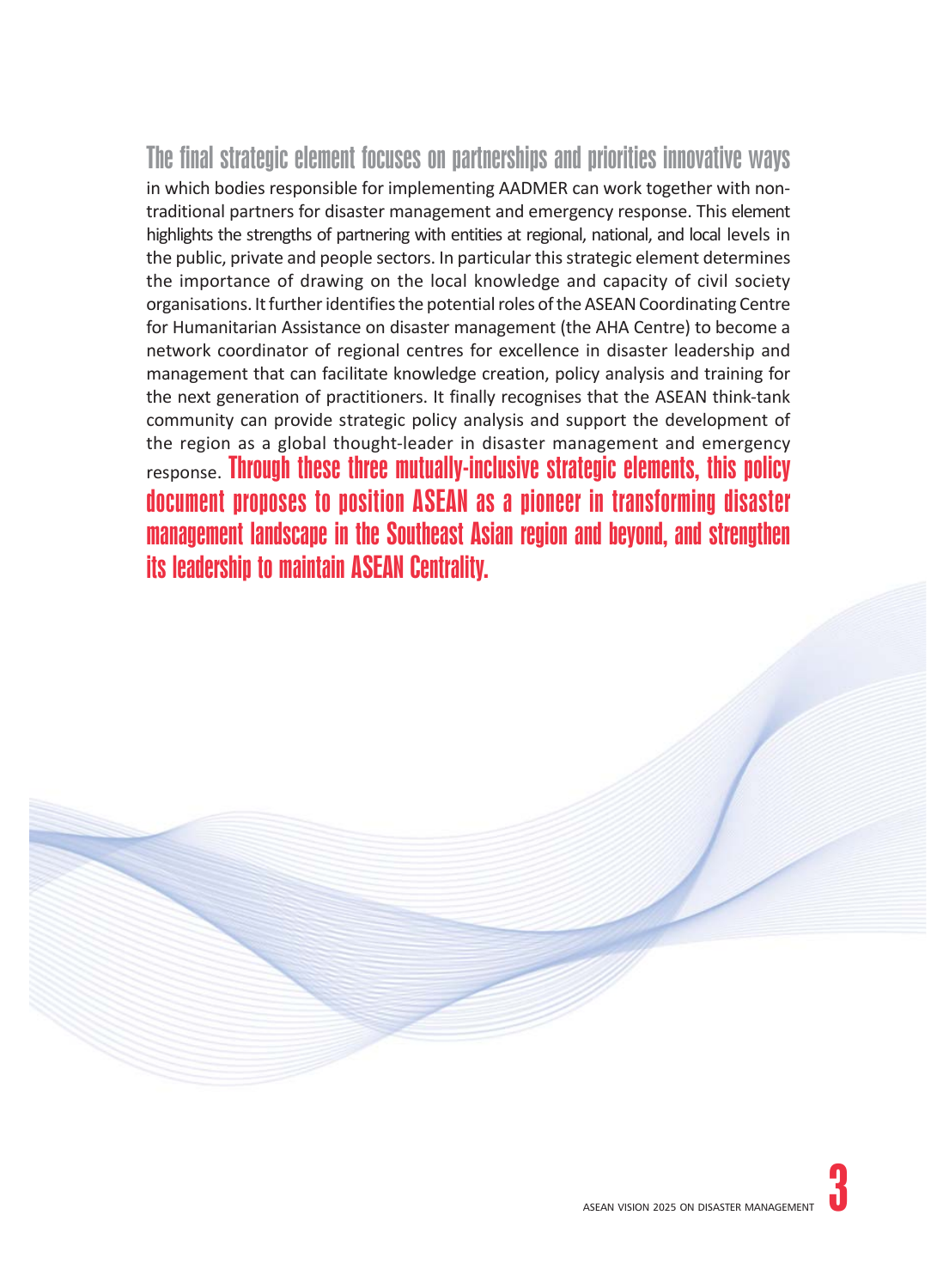### **Introduction**

Today, ASEAN has a population of over 600 million people with the third largest labour force in the world, and by 2050, ASEAN is expected to rank as the fourth-largest economy in the world. Yet, ASEAN is also the most natural disaster-prone region in the world. More than 50 percent of global disaster mortalities occurred in the ASEAN region during the period of 2004 to 2014. During this period, the region contributed to more than 50 percent of the total global disaster fatalities, or 354,000 of the 700,000 deaths in disasters worldwide. The total economic loss was US\$91 billion. About 191 million people were displaced temporarily and disasters affected an additional 193 million people. In short, about one in three to four people in the region experienced different types of losses. There was an increase in the rate of disaster mortality from eight (during 1990 to 2003) to 61 deaths per 100,000 people (during 2004 to 2014). If ASEAN does not reduce disaster risks, the Sendai Framework for Disaster Risk Reduction will unlikely achieve its target by 2030, while the Sustainable Development Goals will remain unmet. It is therefore imperative to move the AADMER forward significantly by 2025 to ensure these targets are met.

Since AADMER came into force in December 2009, significant progress has been made but suffering from disasters and mega-disasters continues to pose significant challenges to states and societies in ASEAN. As the region looks towards the next ten years, it is clear that the humanitarian landscape will continue to evolve, particularly in relation to the effects brought on by climate change. Future climate change trajectories will likely continue to induce natural disasters that in turn exacerbate pre-existing non-traditional security issues. As a result, if unprepared ASEAN will find it difficult to address the multi-faceted and multi-characteristic nature of the future humanitarian landscape.

The World Humanitarian Summit Synthesis Report has outlined five (5) key areas of action to future humanitarian action: dignity, safety, resilience, partnerships, and finance. ASEAN will need to consider these core action areas as the guidelines for disaster management in the region are developed. With dignity, ASEAN will need to further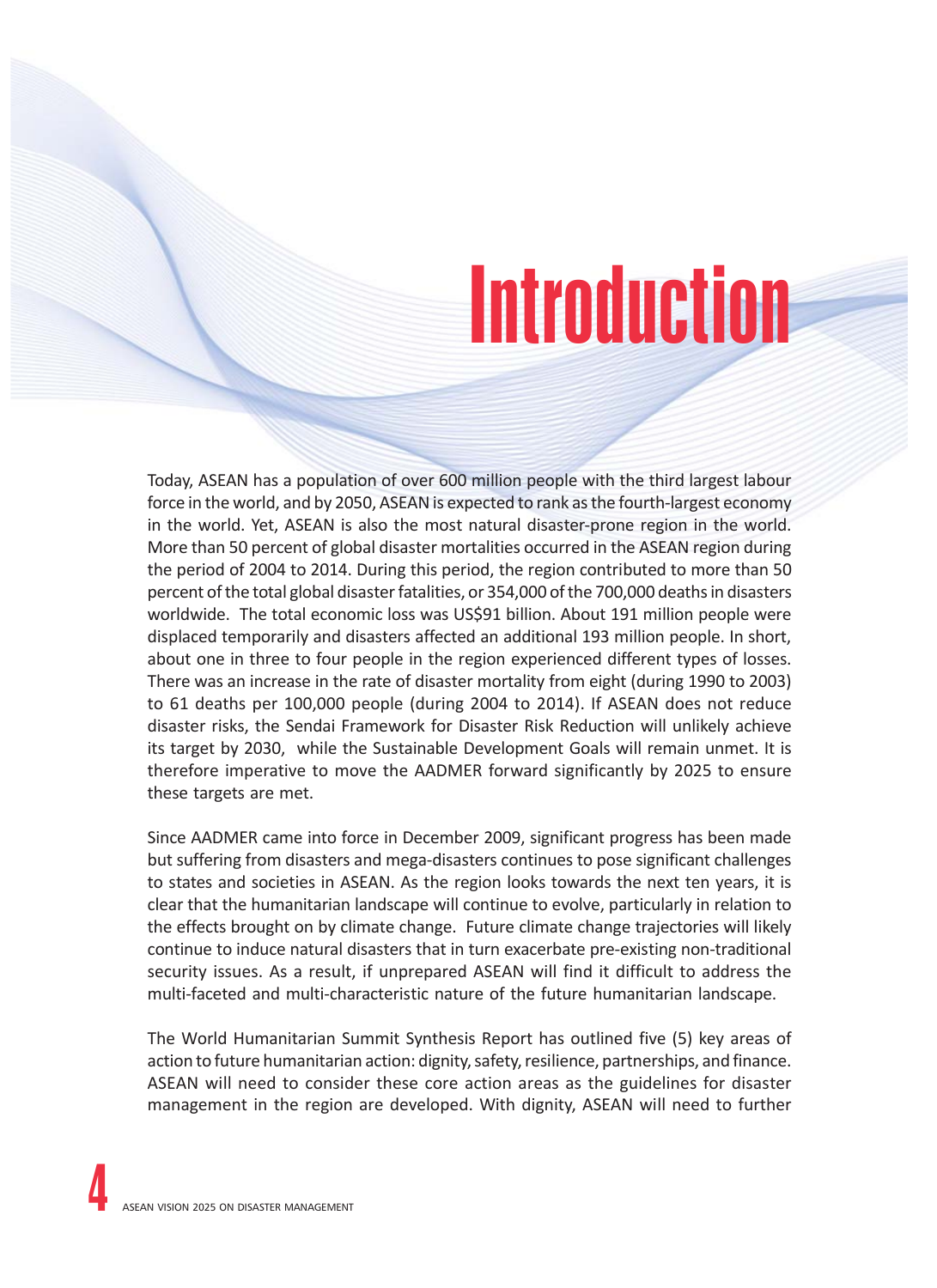develop and apply its people-centered approach as a main priority. With this approach at the centre of the humanitarian initiative will ensure gender equality and empowerment for women, girls, the youth, and children so that they can act as agents of their own response.

With safety, ASEAN and the future implementation of AADMER need to ensure that there are mechanisms to enable protection and assistance for all especially those most vulnerable. Protection should be a priority for all ASEAN responders at all times during humanitarian events as they themselves act as advocates for international law and peace. Strengthening resilience requires ASEAN to shift their focus from managing crises to managing risks so that their constituents will be better prepared for what lies ahead of them. As such, achieving resilience within ASEAN requires the building of capacities of Member States and within them in communities to reduce exposures and vulnerabilities.

Through partnerships, the future AADMER Work Programme should actively engage the other sectors of work such as but not limited to: the private and public sectors to leverage their capabilities. In addressing needs of the future humanitarian landscape, a collaborative effort by all parties is needed to provide for the most comprehensive and holistic response to those affected. Lastly, with regard to the final area of work, finance, ASEAN through AADMER should look at alternative sourcing of funding and not rely solely on donations from Member States. Alternative and innovative sources for funding will be further outlined in this policy document. However, tapping new sources at local, regional, national and at international levels will be key to providing adequate support for disaster-affected population as well. The completion of the 2010 – 2015 AADMER Work Programme offers an opportunity to discuss frameworks and cooperation as we move forward to 2025 taking into account the impact of our work today on future generations.

AADMER needs to ensure coherence of policy frameworks, strategies and approaches that link disaster reduction, climate adaptation and sustainable development, to complement the Sendai Framework for Disaster Risk Reduction under the overarching frame of Sustainable Development Goals. This includes consideration of other disaster risk reduction frameworks such as the Asia-Pacific Economic Cooperation (APEC) Disaster Risk Reduction Framework, which aims to contribute to adaptive and disaster-resilient Asia-Pacific economies that can support inclusive and sustainable development in the face of disasters and the "new normal". Such linkage can help AADMER to be more efficient in dealing with risks and vulnerabilities in ways that promote a more integrated framework.

Further, AADMER will need to be linked to the integration efforts under the ASEAN Economic Community, which aims for a deeply-integrated and highly-cohesive economy in ASEAN by 2025. This means that a disaster in any country in ASEAN will no longer be an issue of the affected country alone. As a highly-integrated economy, a disaster in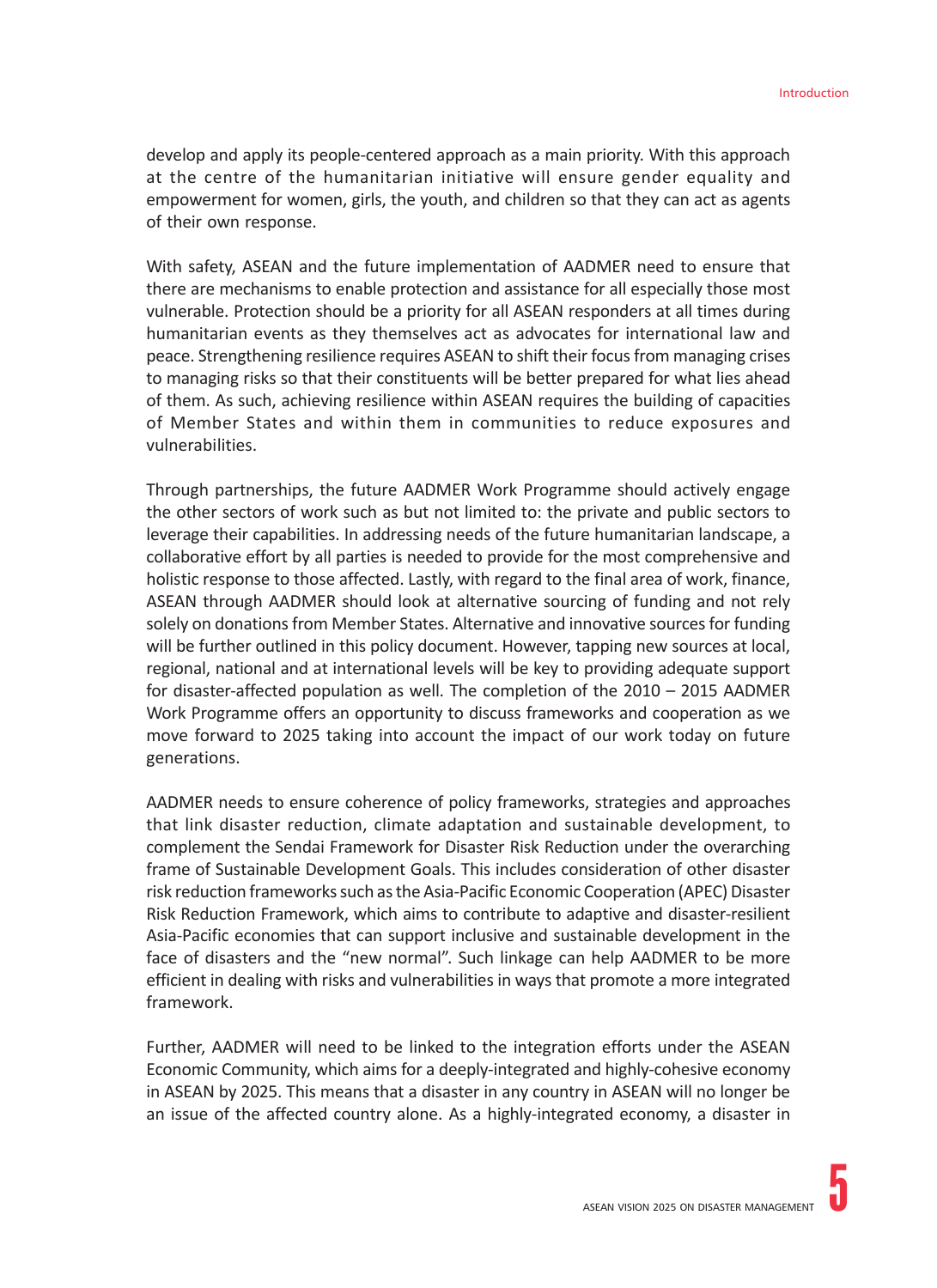one country will impact the overall regional supply chains, which might cause disruption in production capacity in other ASEAN countries. In this regard, AADMER initiatives could directly sustain or contribute to the overall ASEAN economy with each Member State's economy is becoming more deeply-integrated and highly-cohesive with one

This document maps out the broad strategic direction that will guide the implementation of AADMER over the next ten years.

another. In addition with ASEAN economic integration ushering greater mobility of professionals within the region, the impact of a disaster in one area would not only be felt by the community of the affected country but also by other ASEAN nationals residing in that area.

This document maps out the broad strategic direction that will guide the implementation of AADMER over the next ten years**. The first section assesses the challenges around institutionalisation and key considerations for the implementation of AADMER.** This strategic element looks towards a multi-layered and cross-sectoral governance approach that will drive the integration of the ASEAN Socio-Cultural Community, the ASEAN Economic Community and the ASEAN Political Security Community on disaster management and emergency response. It further identifies that the strategy moves beyond the regional and global levels and developing disaster management and emergency response strengths at the national and sub-national (city, provincial and community) levels.

**The second section focuses on financial and resource mobilisation challenges associated with the implementation of AADMER** and argues that the strategy needs to combine an increase in ASEAN Member States' contributions with traditional and non-traditional sources of funding and other modalities of support, while still ensuring that the process and content is driven by ASEAN. **The final strategic element focuses on partnerships and looks at innovative ways** in which ASEAN Member States, ASEAN Secretariat, and the AHA Centre can work together with non-traditional partners for disaster management and emergency response. This section highlights the strengths of partnering with entities at regional, national, and local levels in the public, private and people sectors. Addressing the three strategic elements outlined above would position ASEAN as a pioneer in transforming disaster management landscape in the Southeast Asian region and beyond, and strengthen its leadership to maintain ASEAN Centrality.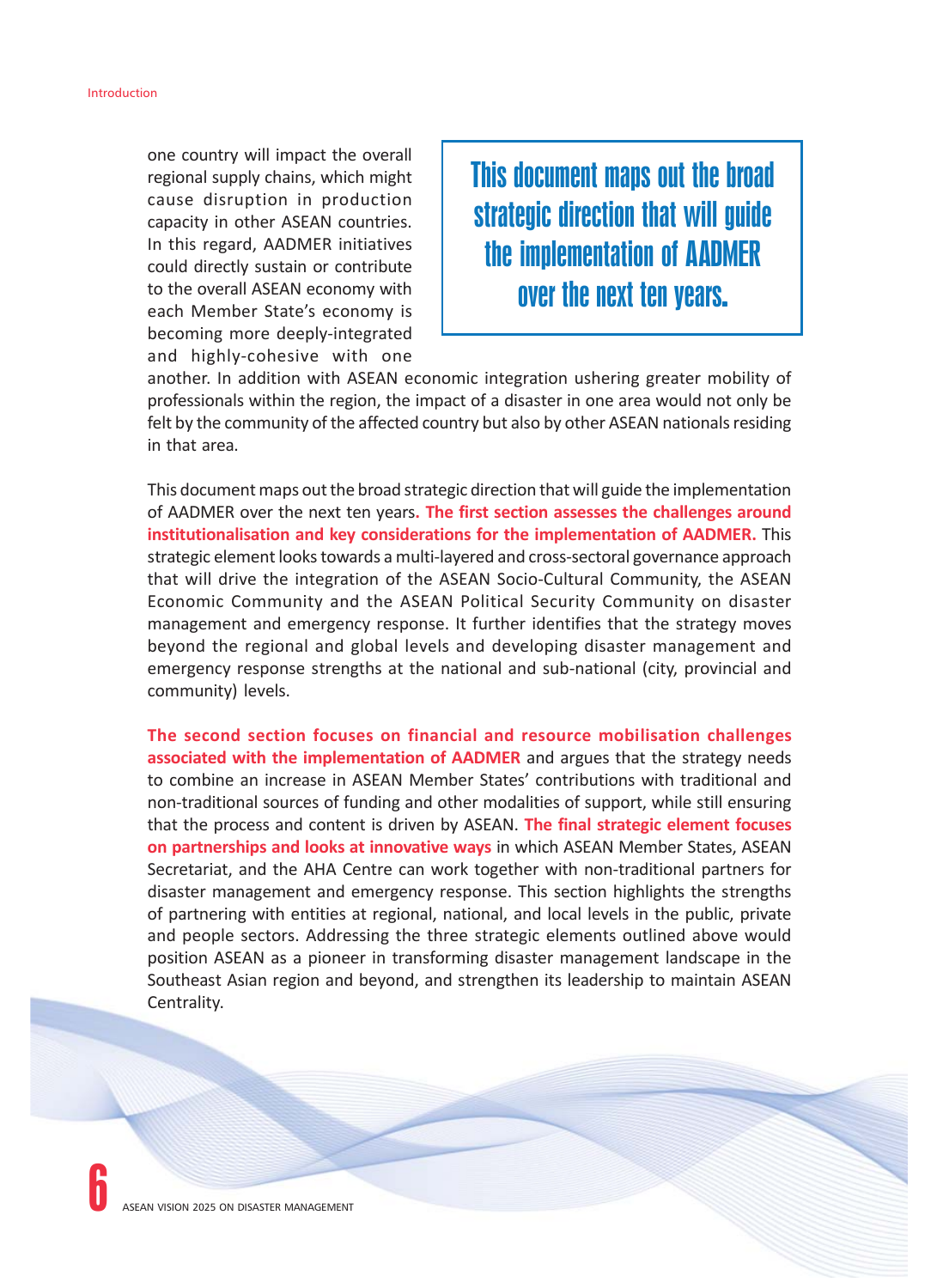## Institutionalisation and **Communications**

Since it was founded, ASEAN has moved towards greater regional cooperation reflected in the ASEAN Charter of 2008, which provides the legal framework for the organisation and the establishment of the ASEAN three pillar community comprising ASEAN Socio-Cultural Community, ASEAN Economic Community and ASEAN Political Security Community. The Roadmap for an ASEAN Community (2009-2015), the Kuala Lumpur Declaration on the Establishment of the ASEAN Community, and the Kuala Lumpur Declaration on ASEAN 2025: Forging Ahead Together and the ASCC Blueprint 2025 further promote the notion of ASEAN Centrality while aiming to build resilient nations, safe communities, and ensure environmental sustainability. The most notable achievement in regional disaster management and emergency response is AADMER, which came into force in December 2009. AADMER is a legally-binding document on disaster management and emergency response in the region and one of a handful of legally-binding documents in the history of ASEAN. Through AADMER, all aspects of disaster management and emergency response are addressed and consist of, but are not limited to: cooperation, coordination, technical assistance, and resource mobilisation. As such, the AADMER provides regional mechanisms to reduce disaster losses and jointly respond to disaster emergencies.

ASEAN's most recent disaster management achievement was the Declaration on Enhancing Cooperation on Disaster Management, adopted by the Leaders in October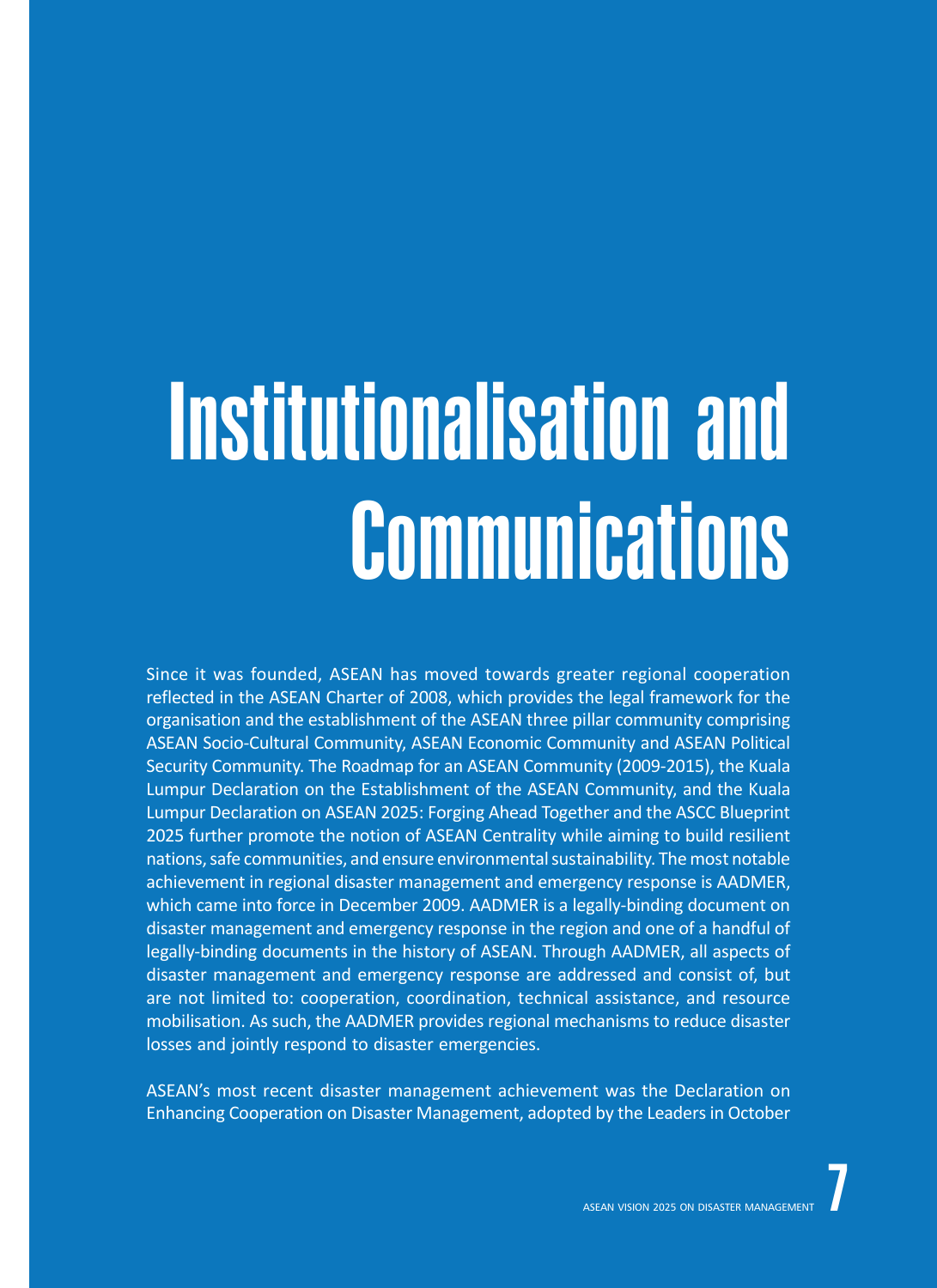2013, and the Declaration on Institutionalising the Resilience of ASEAN and its Communities and Peoples to Disasters and Climate Change, adopted by the ASEAN Leaders in April 2015. The 2013 Declaration indicate among others AADMER as the main common platform and ASEAN Committee on Disaster Management (ACDM) as the main driver, and saw the establishment of the Inter-Ministerial Dialogue and the Joint Task Force on Humanitarian Assistance and Disaster Relief. The 2015 Declaration of Resilience signified renewed commitment amongst ASEAN Member States to take economic, social, cultural, physical, and environmental measures to contribute to the reduction of vulnerability to disasters and other climate-related risks, with the ACDM designated as the focal point to coordinate the Declaration's implementation. With this in mind, ASEAN Member States through the Declaration committed to institutionalise disaster risk management and climate change adaptation at all levels of local, national, and regional government through multi-stakeholder engagement, in order to contribute to sustainable development. The 2015 Declaration of Resilience is a comprehensive and inclusive document as it also envisions a disaster resilient ASEAN Community that has mainstreamed disaster risk reduction at all levels. Such mainstreaming initiatives must also be informed by other frameworks on disaster risk reduction. For example, the APEC community, through the APEC DRR Framework aims to foster an enabling environment anchored on Community Participation, Disaster Risk Governance, Disaster Risk Financing, Innovations on Science and Technology, Critical Infrastructure Resiliency, Ecological Integrity, and Inclusiveness of Women and Vulnerable Sectors, which complements and strengthens the resilience framework of ASEAN.

The establishment of the AHA Centre as the operational engine of the AADMER in November 2011 is also a tangible institutional advancement for ASEAN. The AHA Centre functions to implement operational strategies and procedures to enable rapid, joint, and effective response to disasters within ASEAN to respond to natural disasters. However, this current focus of the AHA Centre may need to be expanded in the next ten years. The AADMER recognises both natural and human-induced disasters, and as disasters are increasingly recognised as multi-faceted with cascading effects on people's lives, it will be important for the region to implement the Agreement more holistically by 2025. Therefore, ASEAN should look towards and plan ahead for other disasters that include human-induced disasters, such as transboundary haze pollution, emergencies in the waters of Southeast Asia, and the development of nuclear power plants posing a significant risk to the region. ASEAN will need to expand and build capacity at all levels and promote the development of regulatory arrangements and preparedness strategies to anticipate these risks. It is therefore necessary for the region to build more connections between ASEAN Socio-Cultural Community, ASEAN Economic Community and ASEAN Political Security Community to further enhance disaster management and emergency response at the regional level.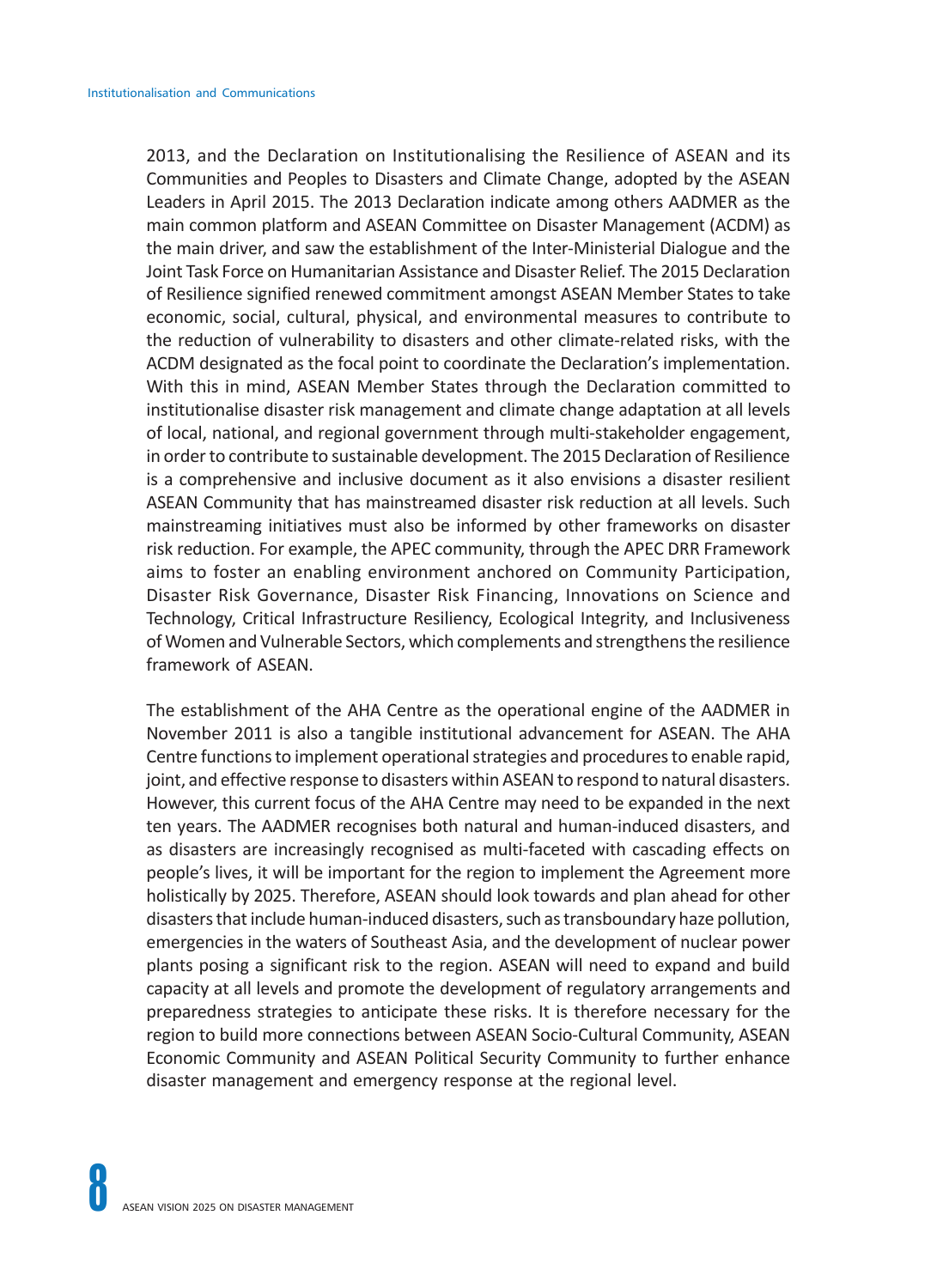It will be crucial to leverage the role of the Secretary-General of ASEAN and the ASEAN Secretariat to optimise opportunities to deepen the integration and broaden collaboration of the three community pillars. The Secretary-General of ASEAN is in the best position to lead and communicate the transformative agenda in disaster management as the Secretary-General of ASEAN works in all the three pillars.

The Secretary-General of ASEAN has a significant role to project ASEAN's prominence in disaster management with relevant global institutions working in disaster management and emergency response, as well as in other areas such as climate change adaptation and mitigation, disaster risk reduction and economic resilience to donor countries, International Financial Institutions, and International Non-Governmental Organisations.

The Secretary-General of ASEAN as the ASEAN Humanitarian Assistance Coordinator already has a clear mandate to coordinate ASEAN's efforts at the highest political level during the response and recovery stages of a large-scale disaster in the region. A fresh mandate has to be granted to the Secretary-General to also champion disaster risk reduction and climate change adaptation. Preventive measures institutionalised today would translate to a safer and resilient future for generations to come. Such a mandate would also complement ASEAN's efforts in achieving the Sustainable Development Goals.

### **Communications**

Disaster management is a complex and multi-faceted task. One of the most critical and often overlooked areas in disaster management is communications exchange between all stakeholders involved in a situation. Communications refers to the ability to effectively convey thoughts, ideas, warnings, instructions, orders, command, knowledge and information to external parties. An entire disaster management process can be delayed and further complicated if accurate and timely communication fails to occur during a crisis. A poor communication strategy will also reflect negatively on the stakeholders coordinating a disaster response, causing the public to lose trust on their capacity to overcome the disaster situation. This could result in the loss of willingness of public to contribute resources to the stakeholders to help overcome the disaster. A breakdown in communication is frequently cited as a failure in disaster responses.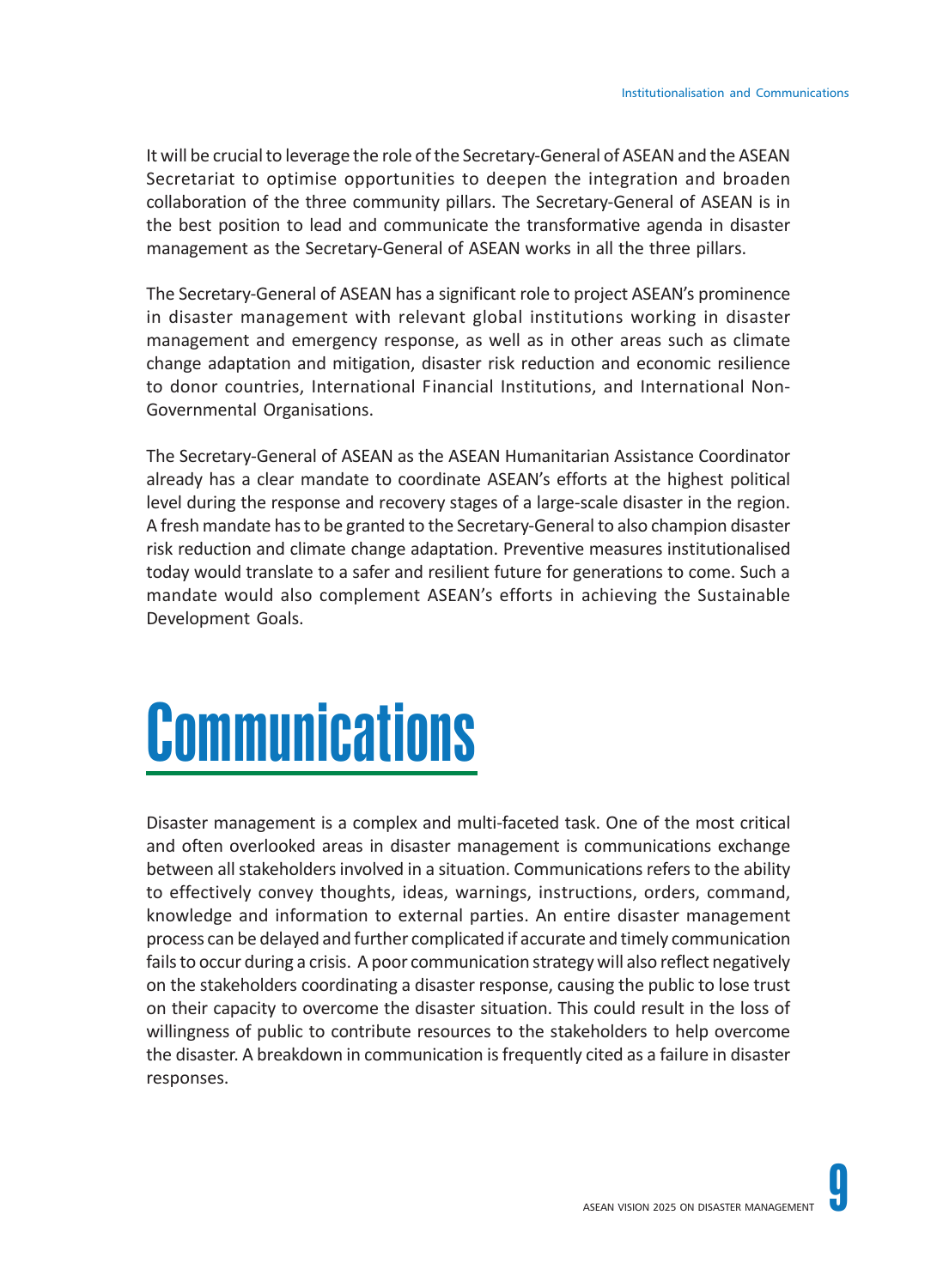Undoubtedly, much has been accomplished by ASEAN since the ratification of AADMER, the implementation of the AADMER Work Programme 2010-2015, as well as the establishment and the operationalisation of the AHA Centre since 2011. But the enduring challenge being faced by the implementers of AADMER is how to effectively communicate its importance and achievements to government agencies other than the National Disaster Management Organisations, ASEAN's partners, and ultimately the overall ASEAN communities.

Therefore, moving forward, it is important for ASEAN Secretariat and the AHA Centre to jointly develop a comprehensive disaster communication master plan that allows for accurate and timely communication exchange amongst all stakeholders collaborating with ASEAN in disaster management. The master plan could be developed by taking into account the ASEAN Communication Master Plan (ACMP). The ASEAN disaster communications master plan could be operationalised in the form of a dedicated team to be responsible for communication exchange, especially during a disaster. This will help expedite the disaster management process, inform the public what ASEAN is doing for the disaster-affected population, enhance ASEAN's visibility in the region, and position ASEAN as the pioneer in this area.

#### ASEAN as a Global Leader

ASEAN is well placed to become a global leader given its vast experience, knowledge, and expertise in disaster management and emergency response by 2025. This is also in line with the direction set by the ASEAN Leaders through the ASEAN Community Vision 2025. In the next ten years, these experience, knowledge and expertise need to be leveraged more effectively through multiple avenues including through a comprehensive and integrated communications master plan. As we look at ASEAN as an overarching regional governance system, it is important to ensure that the different ASEAN pillars and sectors effectively work together.

As disasters affect all aspects of development, deeper cross-sectoral collaboration will be needed by 2025 to fully implement a comprehensive disaster management strategy. It is essential that disasters are approached holistically across the ASEAN Socio-Cultural Community, ASEAN Economic Community and ASEAN Political-Security Community and coordinated through the ASEAN Secretariat. The ASEAN Secretariat should administer dedicated platforms for cross-sectoral collaboration to actively engage others in implementing AADMER and to collaborate with other sectors mandated to cover, respond to and mitigate different types of risks with regional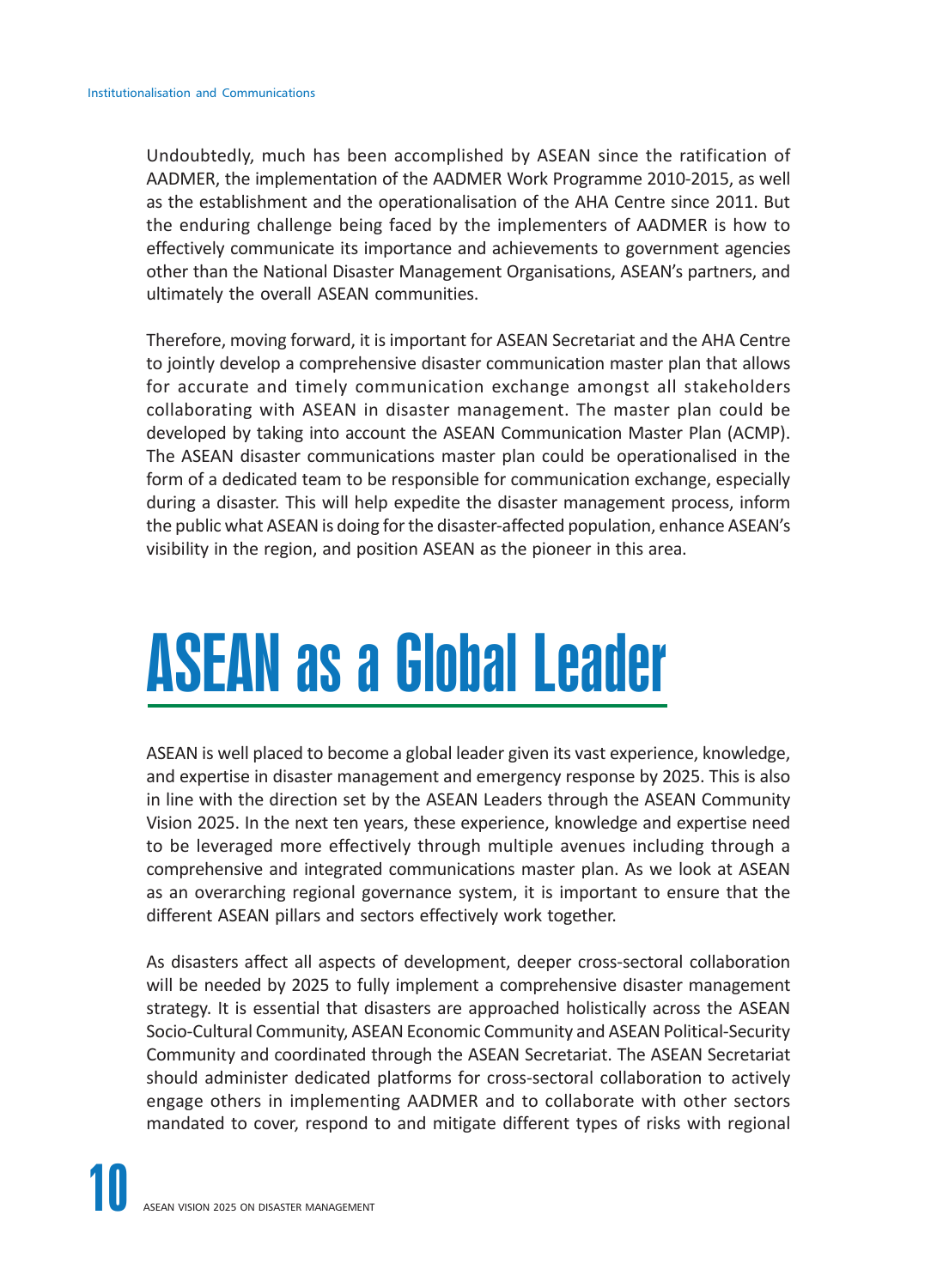implications. This would move the region forward significantly to better assess the needs and provide protection to populations of concern during humanitarian crises. One such avenue would be through the establishment of a regional social protection protocol under AADMER by 2025. Furthermore, for a more robust people-centred and networked approach to be fully operational in the next ten years, ASEAN Member States should establish national level inter-ministerial task forces to better coordinate disaster management and emergency response across government departments and to institutionalise AADMER as well as implement One ASEAN One Response strategy. There are multiple experiences that ASEAN Member States have in establishing such bodies at the national and regional level for areas, which can provide substantive policy guidance on implementing new whole of government approaches to AADMER.

However, it will be important to look beyond national capitals and engage with subnational entities such as cities and provinces as important players in disaster management and clarify their involvement in this effort. This would connect government agencies and move national capacity towards achieving a whole-ofgovernment approach to disaster management. This would, in turn, facilitate greater coherent disaster management across the three ASEAN community pillars, ensure the effective institutionalisation of AADMER, and carve the way for ASEAN to be a world leader in disaster management by 2025.

Furthermore with a consolidated ASEAN approach to disaster management, drawing on the strengths at multiple levels of governance would ensure ASEAN Centrality by 2025. This would entail greater coordination with other bodies from outside the region, positioning ASEAN as a pioneer in transforming disaster management landscape in the Southeast Asian region and beyond. Such a position would necessitate a joined up approach with ASEAN and global institutions like the United Nations, the World Bank and Asian Development Bank, drawing on the trust and regional experience that ASEAN offers with the broader experience of global institutions such as through joint ASEAN-UN pledging conferences for disasters, which will ensure synergy between flash appeals and national recovery plans by 2025. In addition to global institutions, it is important for ASEAN to continue to engage and utilise existing networks with other regional organisations, considering regional organisations will continue to occupy a wider space in the humanitarian landscape.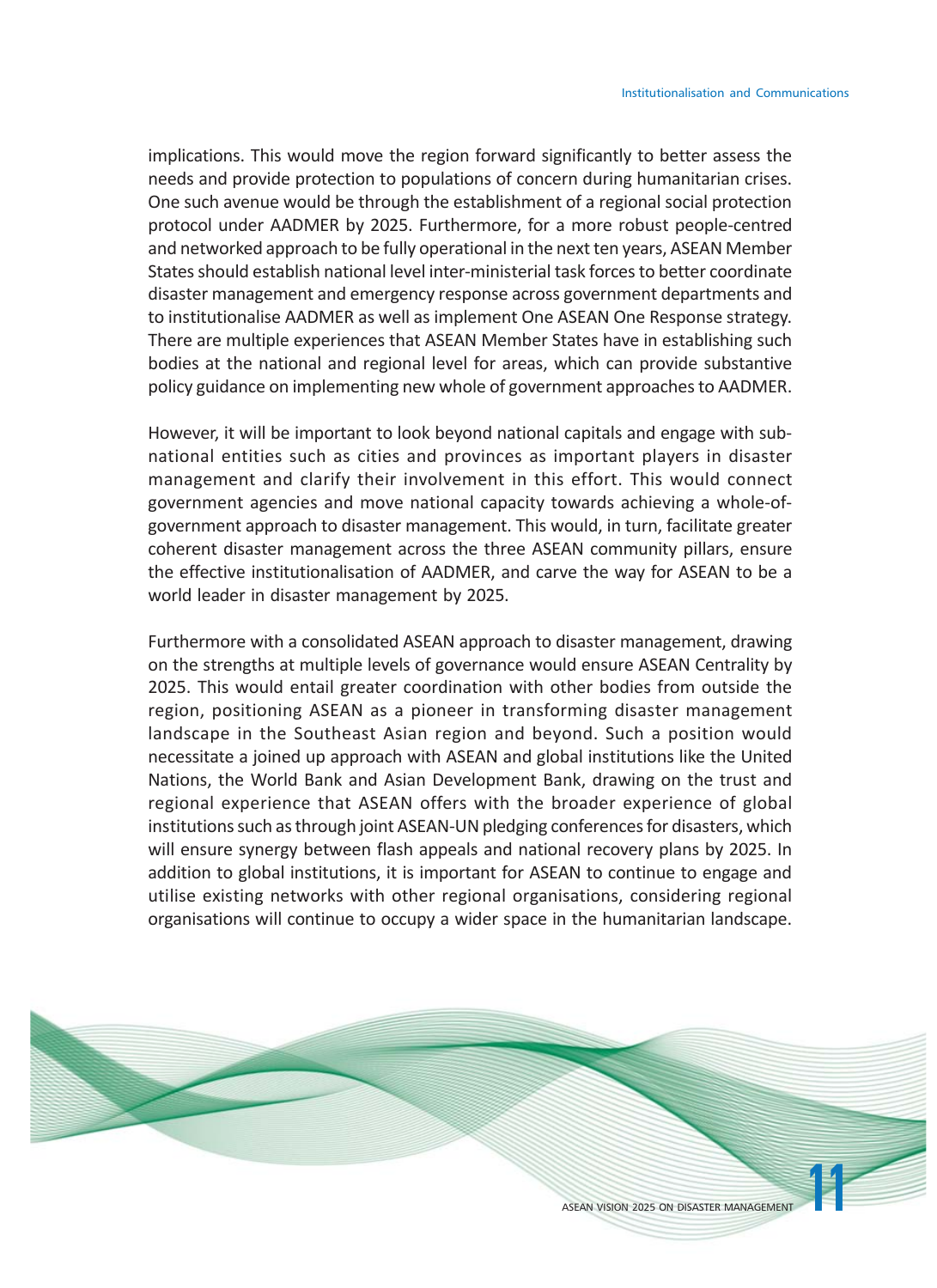# Financing and Resource Mobilisation

As we look forward to 2025, one of the key challenges will be how to finance and mobilise the necessary resources to move towards full implementation of the AADMER. At present, the funding structure of the operational engine of AADMER, the AHA Centre, relies on \$30,000 per annum contributions from each ASEAN Member State, with the majority of funding coming from partners. Another source of funding support is the voluntary ASEAN Disaster Management and Emergency Relief Fund, which is similarly insufficient to fully support the implementation of the AADMER Work Programme, which now relies heavily on funding from partners. In-kind contributions from the ASEAN Member States and the partners also contribute to the Work Programme's implementation but have yet to be fully accounted. The current level of commitment from ASEAN Member States will limit the impact that AADMER has and the activities that the AHA Centre can engage in. Over the next ten years it is of critical importance to re-evaluate the funding structure and map out a strategy that will transform the way in which AADMER and the AHA Centre are funded. This requires ASEAN Ministerial Meeting on Disaster Management to raise and discuss the issue of mobilising resources and reach out to other sectors such as through the proposed Inter-Ministerial Dialogue and other existing high-level platforms such as the ASEAN Socio-Cultural Community Council and ASEAN Coordinating Council. A dedicated team will need to be formed to develop concrete and innovative strategies, and execute the financial transformation of the AADMER Work Programme and the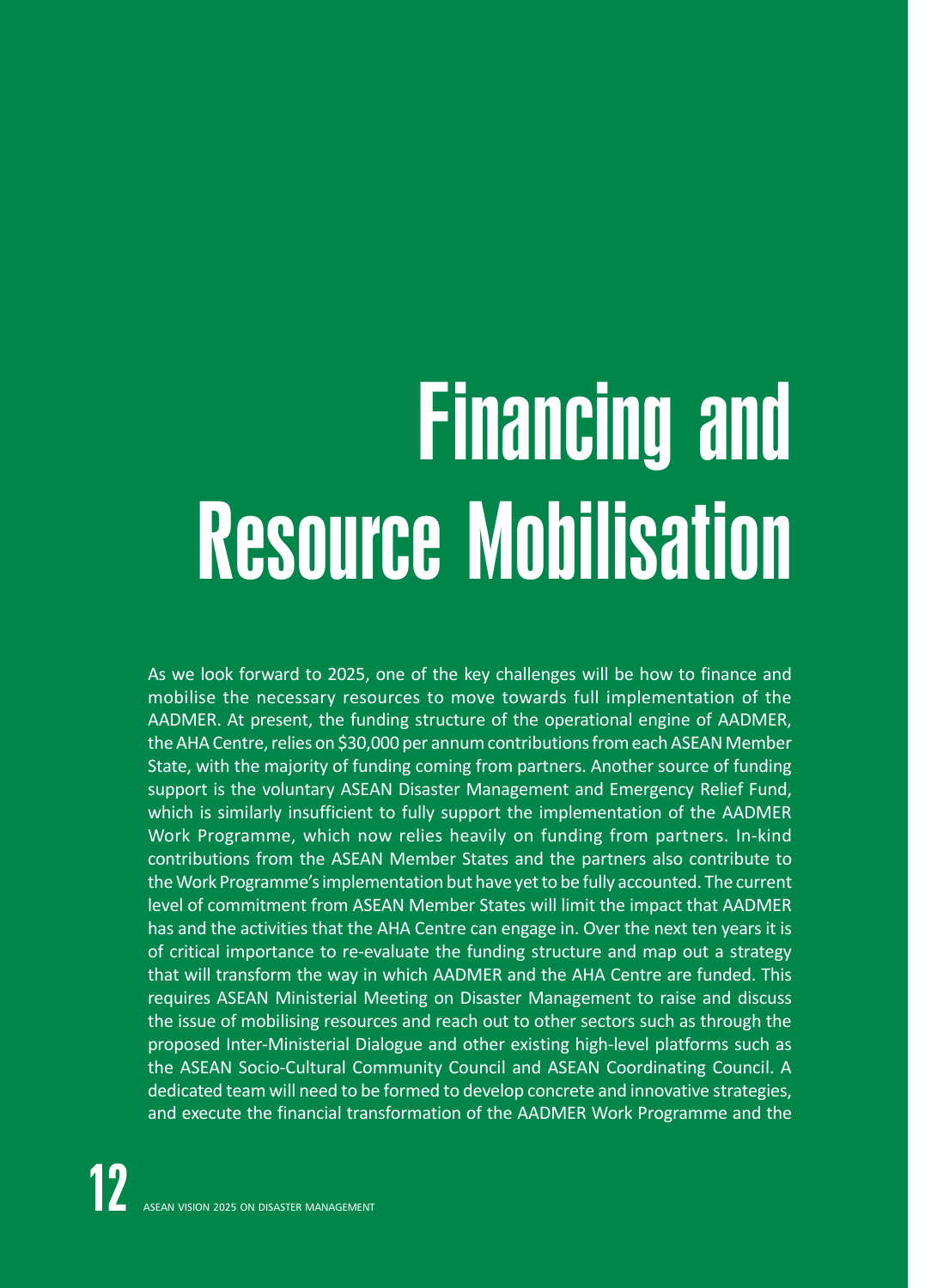AHA Centre to achieve sustainable, predictable, and flexible financing in the next ten years. Under the next AADMER Work Programme, ASEAN will need to establish an endowment fund by reviewing the experience of established US Endowment Funds, such as Harvard and Yale University. The comprehensive utilisation of an endowment fund would enable the next AADMER Work Programme and AHA Centre to become self-sufficient and achieve financial sustainability by 2025.

Through increased economic growth, urbanisation and climate change, the financial costs of disasters have been driven upwards costing the region on average US\$ 4 billion per annum over the last ten years. At present, funding for the AHA Centre is largely response-driven and a key challenge for the AADMER work programmes for the next ten years will be to address the imbalance between funding and operations to create an environment where all aspects of disaster management and emergency response including risk reduction and climate adaptation are activated and resourced. In order to achieve this financial sustainability by 2025, the next AADMER Work Programme will need to look beyond its traditional funding sources and fully utilise the multi-stakeholder environment of the public, private and people sectors to achieve a sustainable, predictable and flexible financing.

One aspect to consider for the financial transformation strategy for the next ten years is to mandate the AHA Centre to further draw on these diverse stakeholders as key partners in disaster management and emergency response. This would enable the AHA Centre to become self-sufficient in funding terms through a combination of national contributions and through access to finance from the multi-stakeholder environment of the public, private and people sectors ensuring its financial transformation by 2025. With the continued advancement of technology, innovations in areas such as crowdsourcing and diaspora engagement are avenues worth exploring at the regional level over the next ten years to achieve this.

This year the World Bank estimates that global remittances will reach \$586 billion illustrating one strand of potential resource mobilisation. As diaspora populations grow, so have their levels of organisation and their contributions, beyond familial remittances. Diaspora communities contribute in areas such as innovation, investment, engagement and aid including volunteers, awareness raising and various capital market instruments like diaspora development bonds. As an example in other regions, since the 1980s India has issued diaspora development bonds raising \$32 billion.

It is important to reimagine that in addition to traditional sources of funding from national contributions, such sources can be supplemented by private sector contributions, through incentivising innovative public contributions like tax incentives from individuals and corporations to support regional disaster management and emergency relief efforts. Furthermore, the private sector should also be recognised as important knowledge partners. Also, as disasters have a direct impact on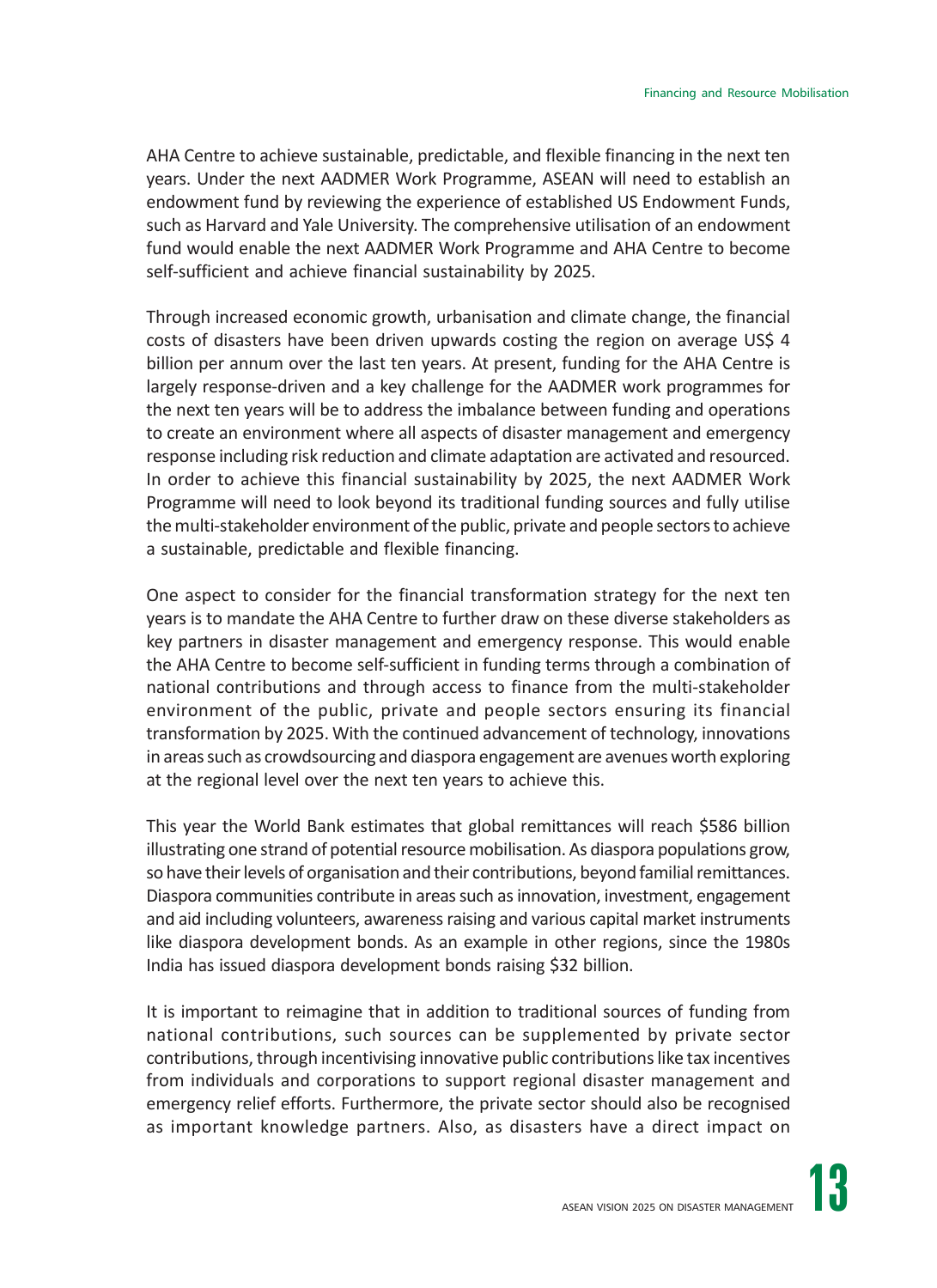businesses, there is incentive for the private sector to become more involved in disaster risk management, especially through their business continuity plans and long-term strategic business objectives particularly in direct assistance to communities; disaster preparedness for businesses; developing new and innovative products for disasters; participation in joint projects with NGOs and international organisations; and as an avenue for corporate social responsibility like the establishment of private foundations and trusts. By 2025, ASEAN would have engaged with the private sector to mainstream business continuity plans and business recovery plans across the private sector in ASEAN. By mainstreaming such plans, local economies are made more resilient as the private sector are enabled to prepare and respond effectively to disasters and recover quickly to continue their business

By 2025, ASEAN would have engaged with the private sector to mainstream business continuity plans and business recovery plans across the private sector in ASEAN.

operations. As such, the implications to the regional economy brought about by a disaster in a country will be minimised.

Moreover business continuity plans can also be scaled up into a crosscoordination framework of disaster management that involves both public and private companies located within an area to ensure the continuity of area-wide business operations. This is

of particular importance given that between 2003 and 2013, APEC economy that include most ASEAN Member States were devastated by more than 70 per cent of the world's natural disasters and incurred US\$68 billion costs each year as businesses lacked capacity to cope with the disaster impact. Only 13 per cent of small and medium-sized industries in the region had business continuity plans and were able to identify and mitigate their financial risks, which is therefore a clear gap in current disaster management and leadership. Therefore building a people-centred and networked strategy that recognises the cross-cutting nature of disasters will ensure that by 2025 ASEAN will be in a stronger position to manage disasters more effectively.

In moving towards an innovative and progressive disaster management in ASEAN by 2025, there will be a need to investigate the transfer of disaster risk as another strategy to increase financial sustainability and available financial resources in the wake of disasters. One avenue to invest in is the transfer of disaster risk to the insurance, reinsurance and capital markets through disaster insurance pooling mechanisms at the local, national and regional levels to offer sustainable and cost-effective financial protection policies and operations. For example, in the next ten years it should be clear whether city or provincial governments have the mandate to draw on their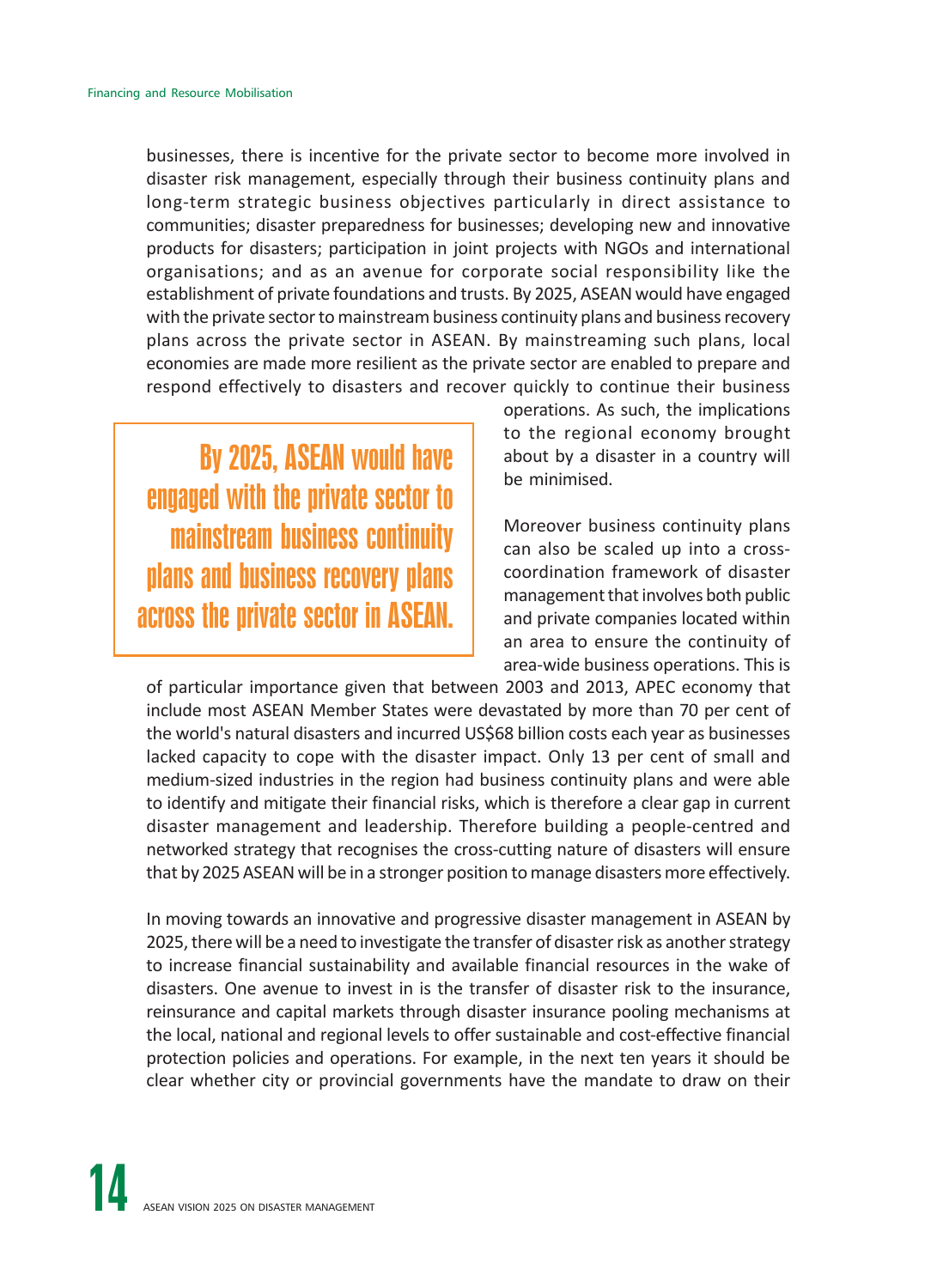own resources to invest in disaster risk insurance plans for the particular disasters they face in addition to national and regional plans. As such, part of the financial transformation strategy is for ASEAN to explore potential engagements with international financial institutions like the Asian Development Bank, World Bank, insurance providers and reinsurance firms and other relevant financing initiatives in ASEAN, and investigate the disaster risk insurance opportunities available to cities, provinces, national governments and regional organisations. Through engagement across levels of governance this financial transformation strategy will position National Disaster Management Offices as key advocates for effective implementation of multilayered strategy in ASEAN by 2025.

### Financing

To achieve this by 2025, ASEAN can work with the private sector to assess regular losses arising from human-induced and natural disasters. ASEAN can also further strengthen Member States' commitment to Climate Change Adaptation in line with the United Nations Framework Cooperation on Climate Change's mechanism, namely the Warsaw International Mechanism for Loss and Damage associated with Climate Change Impacts. Compliance with Warsaw's mechanism will facilitate access to ASEAN Member States to access the Green Climate Fund. It is therefore essential that climatic disasters such as Cyclone Nargis in Myanmar and typhoons in the Philippines illustrate the climate change vulnerability ASEAN faces.

The Synthesis Report of the World Humanitarian Summit highlighted that humanitarian action needs to be sufficiently resourced and the financing gaps could be closed by bringing together diverse sources of domestic and international finance. With this in mind, the next AADMER Work Programme will need to establish alternative financing mechanism, such as emerging instruments for Islamic Social Finance. Islamic Social Finance plays a significant role in closing the current funding gap, making funds available to local organisations that form the frontline of humanitarian response yet which are often unable to directly access funds. Similarly, ASEAN will need to expand direct funding of local organisations and increase the level of direct finance to affected governments through risk financing or budget support. Transaction costs should be cut and obstacles removed to the flow of remittances during crises, and banking and communications should be quickly resumed to make sure money can flow immediately after a crisis.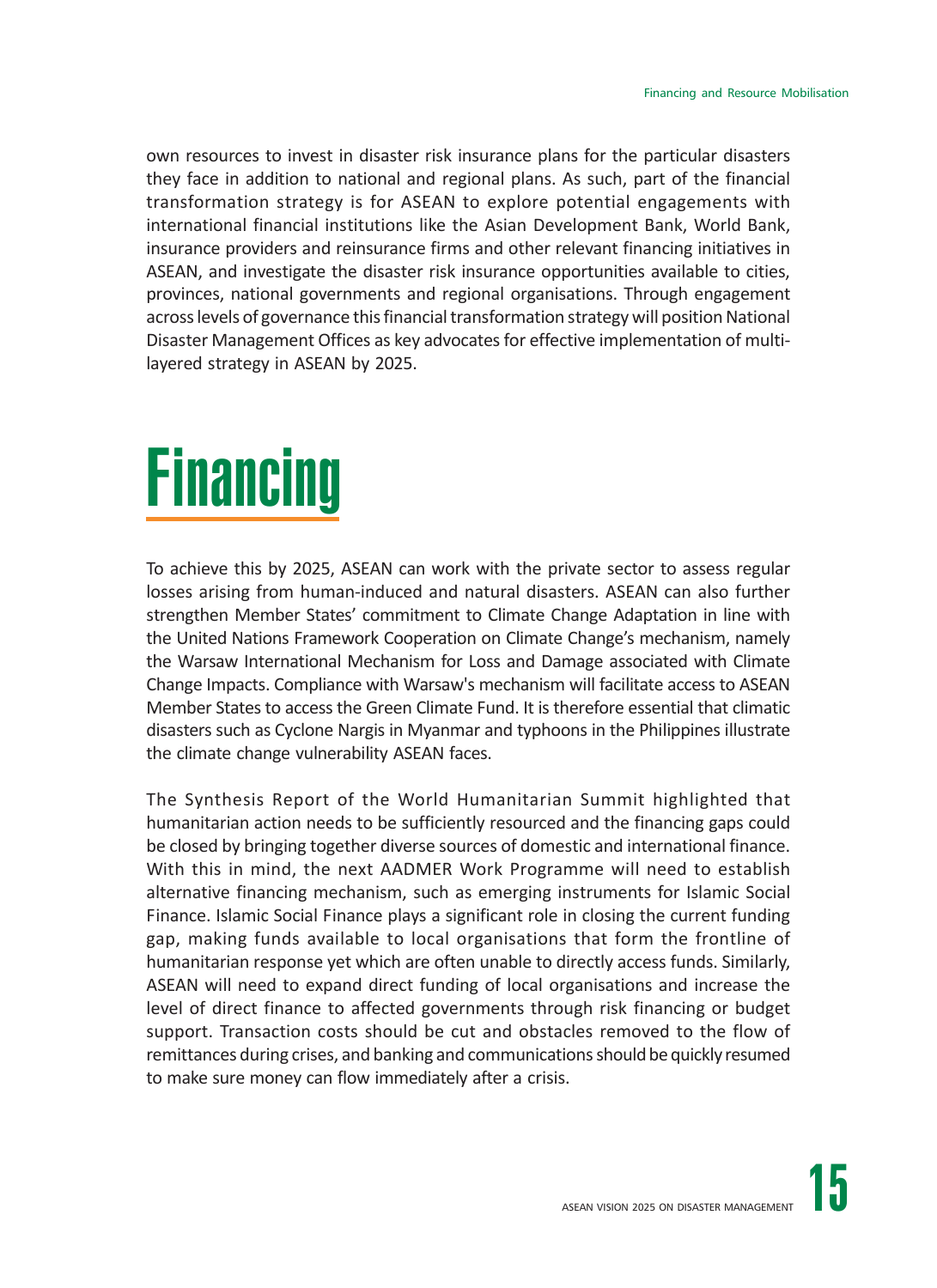#### Resource Mobilisation

As part of the strategy to mobilise resources, part of the innovative approach would need to tap and harness non-traditional resources that complement national contributions to implement AADMER. The ACDM and NDMOs play an important role in the shaping and implementation of AADMER, both domestically and regionally. NDMOs also play an important role in capacity building on the intra-ASEAN level, such as the development and socialisation of the Standard Operating Procedure for Regional Standby Arrangements and Coordination of Joint Disaster Relief and Emergency Response Operations (SASOP), the training of ASEAN Emergency Response and Assessment Team (ERAT) members, and joint disaster simulations and exercises. One of the challenges facing ASEAN in disaster management and emergency response is the sheer diversity of member profiles and different capacities among NDMOs. In terms of disaster risk, Southeast Asia has some of the most at-risk countries in the world. There are also large differences with respect to national disaster management capacities in the region. The AHA Centre could play a stronger role in facilitating capacity building to bring ASEAN Member States to a regionally and globally recognised standard. By 2025, it will be necessary to strengthen the institutional capacity of the NDMOs and support them to actively engage in the implementation of the AADMER work programmes to achieve more robust implementation of the AADMER.

To date, ASEAN-ERAT teams mentioned above assist Member States in rapid assessments, coordination, mobilisation and deployment of regional disaster management capacity, and facilitate the incoming relief assistance donated through the ASEAN mechanism. In as much as the ASEAN-ERAT teams continue to gain traction on-the ground and train more individuals, duplication of duties and jobs cannot be avoided with UN Disaster Assessment and Coordination (UNDAC) teams if they are already pre-positioned for disasters. Therefore, by 2025, it is important that the ASEAN-ERAT teams are strengthened and enhanced to add greater flexibility where it is needed, in line with the ASEAN-ERAT Transformation Plan. The future ASEAN-ERAT teams need to cover both disaster preparedness planning and emergency response gaps. This would indicatively require a shift to one that is more inclusive and comprehensive.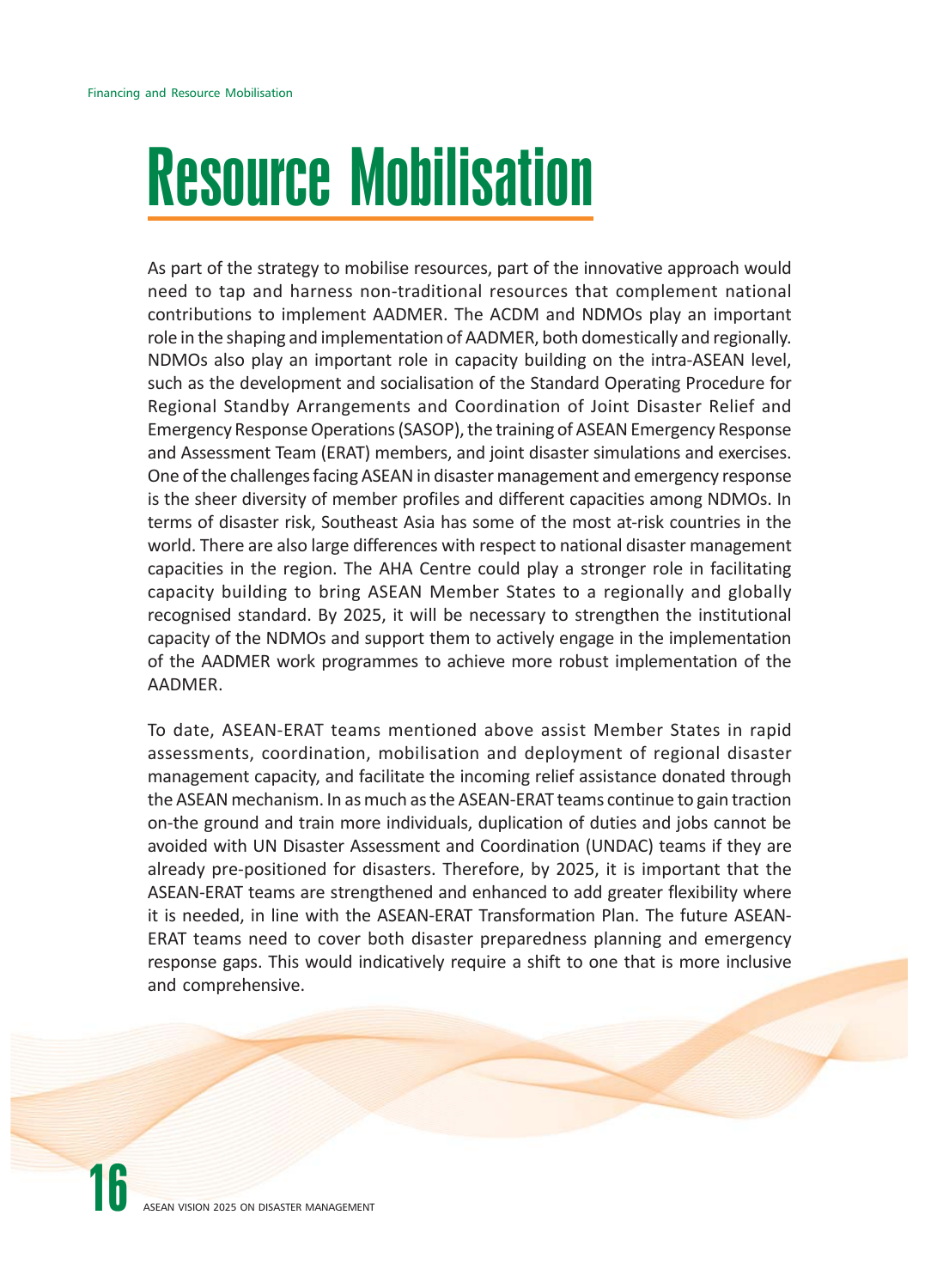# **Partnerships** and Innovations

In any disaster, partnerships prove critical in ensuring that humanitarian assistance and disaster relief is provided to populations of concern, and reducing extensive losses and damages. Partnerships are also important in building resilience amongst ASEAN Member States and preparing communities to effectively respond to disasters through further stakeholder coordination.

Local civil society organisations, which include faith-based and youth groups, often have a great advantage in disaster situations because of their ability to respond faster, tap local networks, and understand the local contexts. In ASEAN, many initiatives have progressed with regard to partnership with civil society organisations. For example, AADMER Partnership Group (APG), which is a consortium of seven (7) international organisations, has been contributing to the institutionalisation of AADMER, jointly responding with the AHA Centre as part of the ASEAN-ERAT, and contributing to the capacity building programme. The current focus of APG in empowering ASEAN home-grown non-government organisations realises the vision of a people-oriented, people-centred ASEAN. It is important to nurture these relationships and invest in new ones to expand the membership of APG and the number of NGOs affiliated to ASEAN over the next ten years as societies evolve and new actors emerge. These organisations and partnerships can respond immediately and efficiently as they are typically members of the affected local community, speak the local language and understand local norms and culture.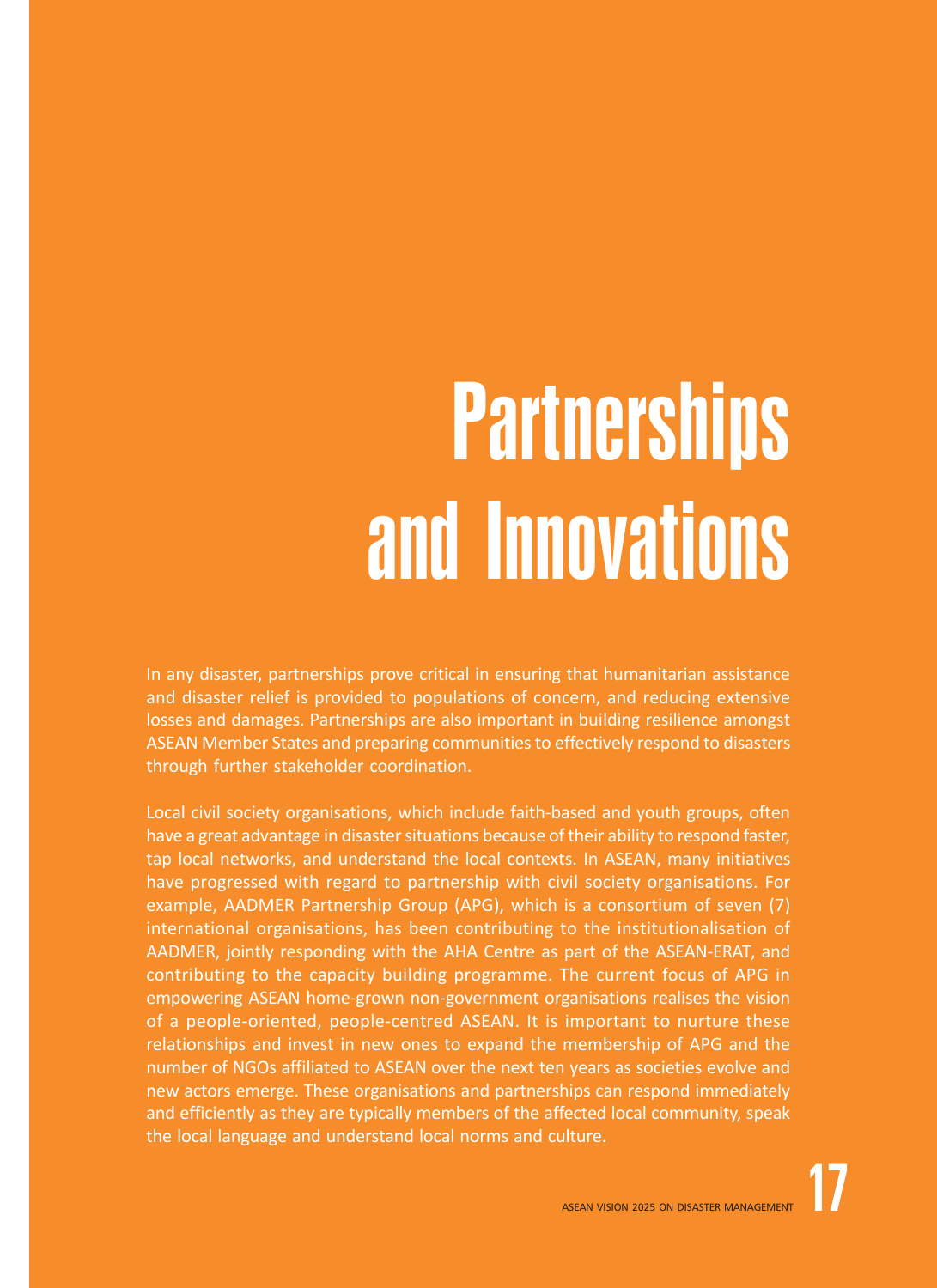The trend of private sector companies coming together to respond to disasters indicates the potential for a more coordinated approach in mobilising and utilising resources. The Corporate Citizen Foundation in Singapore and the Philippines Disaster Recovery Foundation in the Philippines are some of the examples in ASEAN where the private sector entities form themselves together to prepare and respond to disasters. The ability of private sector to support and contribute resources, skills, assets, and knowledge towards the realisation of One ASEAN One Response will enhance the overall response of ASEAN. The involvement of the private sector during emergency response will also contribute to innovation as well as effectiveness and efficiency. Therefore, it is important for ASEAN to have a coordination mechanism with the private sector to enable private sector to participate actively in disaster management efforts in ASEAN.

It is also important to integrate local knowledge and capacity as a key stakeholder in disaster management and emergency response over the next ten years. It will be essential for local communities to be heard, participate and influence the outcome of decision-making. Through integrating local communities into the decision-making process it will promote a people-centered ASEAN by 2025.

Over the next ten years, it is important to build further non-traditional partnerships to draw on the breadth and depth of experience within ASEAN to include regional networks, such as APEC Business Advisory Council, ASEAN University Network, NTS-Asia Consortium, Network of ASEAN Defense and Security Institutes, Council for Security and Cooperation in Asia and the Pacific, the Network of East Asian Think-Tanks, and the Digital Humanitarian Network as well as other sectoral leaders like business schools and professional associations. Through the establishment of such partnerships, ASEAN is well-placed to become a Research and Development hub for humanitarian innovation to reduce risks and respond to disasters.

It is necessary to encourage the engagement of young people in the development of ASEAN as a Research and Development hub for humanitarian innovation. Over the next ten years, young leaders and small start-up businesses would be able to showcase their innovations through exhibitions to help in disaster management, emergency response and other humanitarian actions. By 2025 ASEAN will have established a series of awards recognising significant innovations to disaster management and emergency response in the region, particularly recognising the public, private and people sectors and notably young people and small start-up businesses.

As civil society organisations are at the forefront of disaster management and emergency response efforts, it is critical that the strategy for the next ten years identifies, consults with and integrates civil society more sensitively as part of the effort to effectively engage the people sector. Families and communities are at the forefront of disasters and are responsible for reducing their risks and vulnerabilities.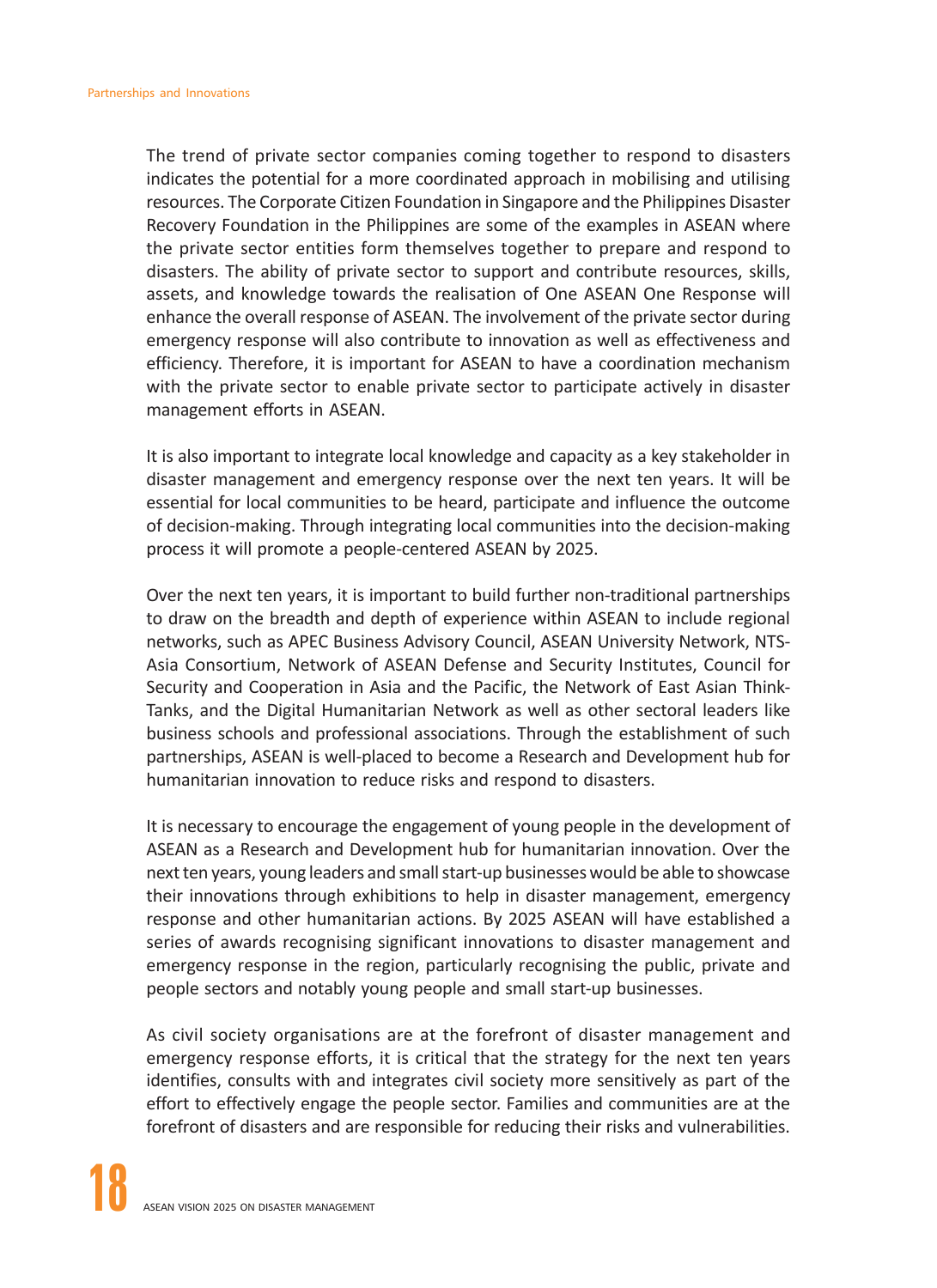Civil society organisations are enablers, consolidators and amplifiers of the voice of the communities. The strategic issues in the next ten years would be on how to deepen and leverage ASEAN's relationship with ASEAN home-grown civil society organisations to meaningfully engage the local communities. Moreover, given the proximity of civil society organisations to the communities, they can contribute immensely in the development, establishment, and mainstreaming of social protection on disaster management and disaster risk management in the next ten years.

With the increasing number of stakeholders engaged in disaster management globally, the trend in terms of resources allocated for response is increasingly concentrated on large international organisations. And as the relief stage ends, resources for recovery dwindle and international organisations leave the affected areas. Strategic measures would need to be in place in the next ten years to shift the allocation of resources to local stakeholders and ensure an increase in development aid, on top of public investment, in recovery. As such, ASEAN needs to engage with relevant local stakeholders, including local governments, NGOs, community organisations and vulnerable groups, and increase transparency around resource transfers to those stakeholders.

It is important that the overarching strategy identifies a central focal point for information management and sharing. Availability of timely and accurate information before, during and after a disaster is crucial in disaster management. By 2025, the AHA Centre should serve as a platform for the exchange and repository of information sharing of lessons learned and the best practices experienced on reducing risks and enhancing resiliency to impending disasters drawing on technological developments to facilitate this. Moreover, as most ASEAN Member States are highly vulnerable to natural disasters, it is imperative and logical for ASEAN Member States to enhance its skills and competencies to improve disaster management and emergency response for future disasters.

The ASEAN community is now at the forefront of disaster management and emergency response knowledge compared with other regional organisations. As a result, ASEAN is positioned to be a global leader in disaster education by 2025 to ensure skills transfer and the training of the next generation of disaster management and emergency response specialists. Therefore, the establishment of a network of ASEAN centres for training and leadership in disasters within Southeast Asia will enable the region to serve as a role model on disaster management and emergency response globally within the next ten years.

Educational institutions, foundations, think-tanks and policy research organisations/ institutions are currently under-utilised in disaster management and emergency response in ASEAN. Think-tanks in the region are well-placed for example to provide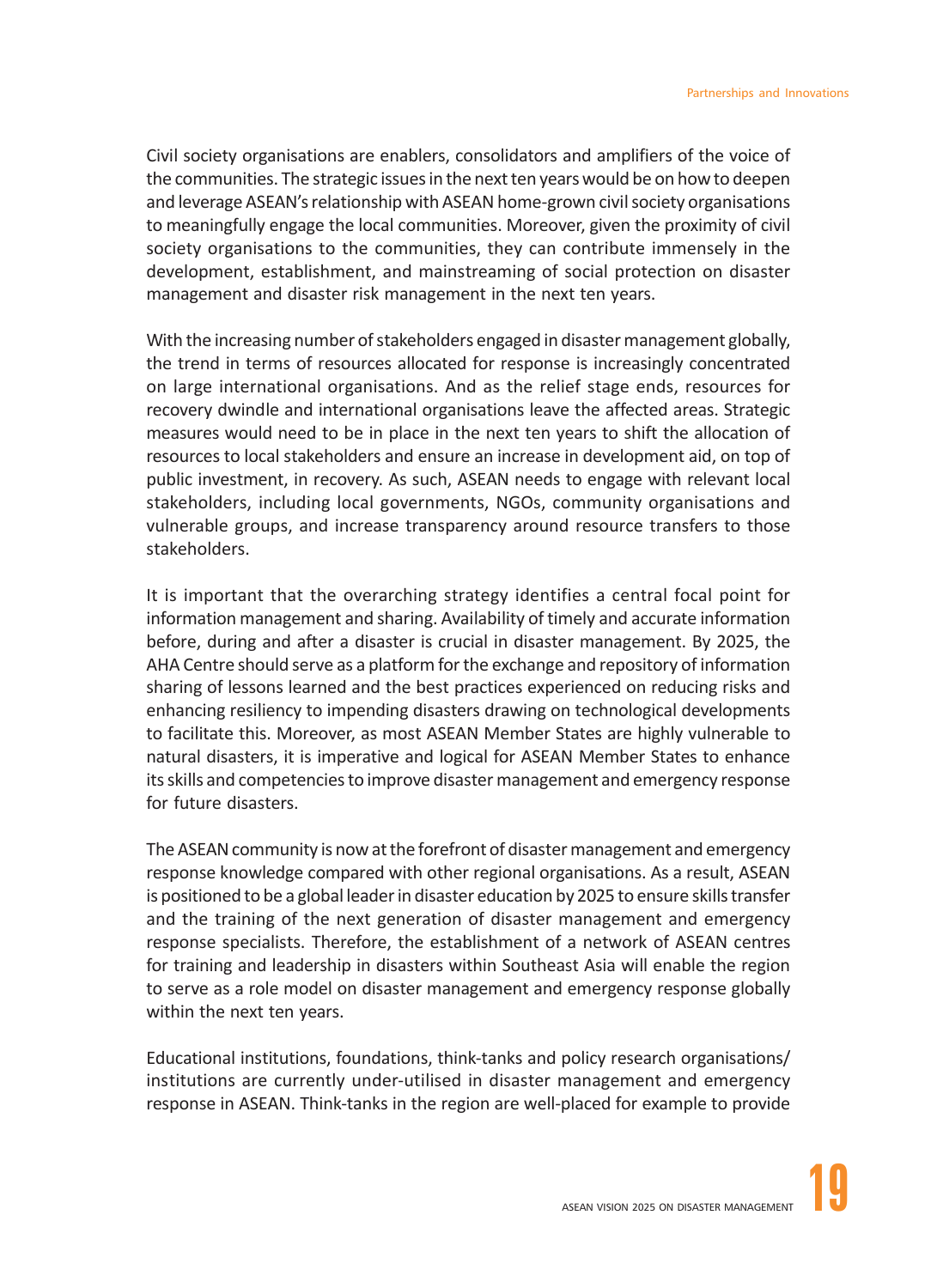thought leadership and strategic policy inputs, and formalising this role by 2020 is achievable. These institutions in the region provide context-specific knowledge and can offer constructive feedback drawing on the region's expertise in disaster management and emergency response. As part of the strategic direction towards a more comprehensive and robust implementation of AADMER, these institutions will provide a key resource to realise this by 2025. These ASEAN think-tanks and institutions will also contribute to shape global policies and strategies on disaster management and emergency response.

Through the establishment of the AHA Centre as the network coordinator for regional centres for excellence for training and leadership in disaster management and emergency response and the engagement of the regional policy community, this ten-year strategy allows for the development of the next generation of leaders and thought-leadership in ASEAN. This will ensure that greater inter-generational sustainability and fresh thinking are an integral part of the role that ASEAN will fulfill as a global leader in disaster management and emergency response in the next ten years.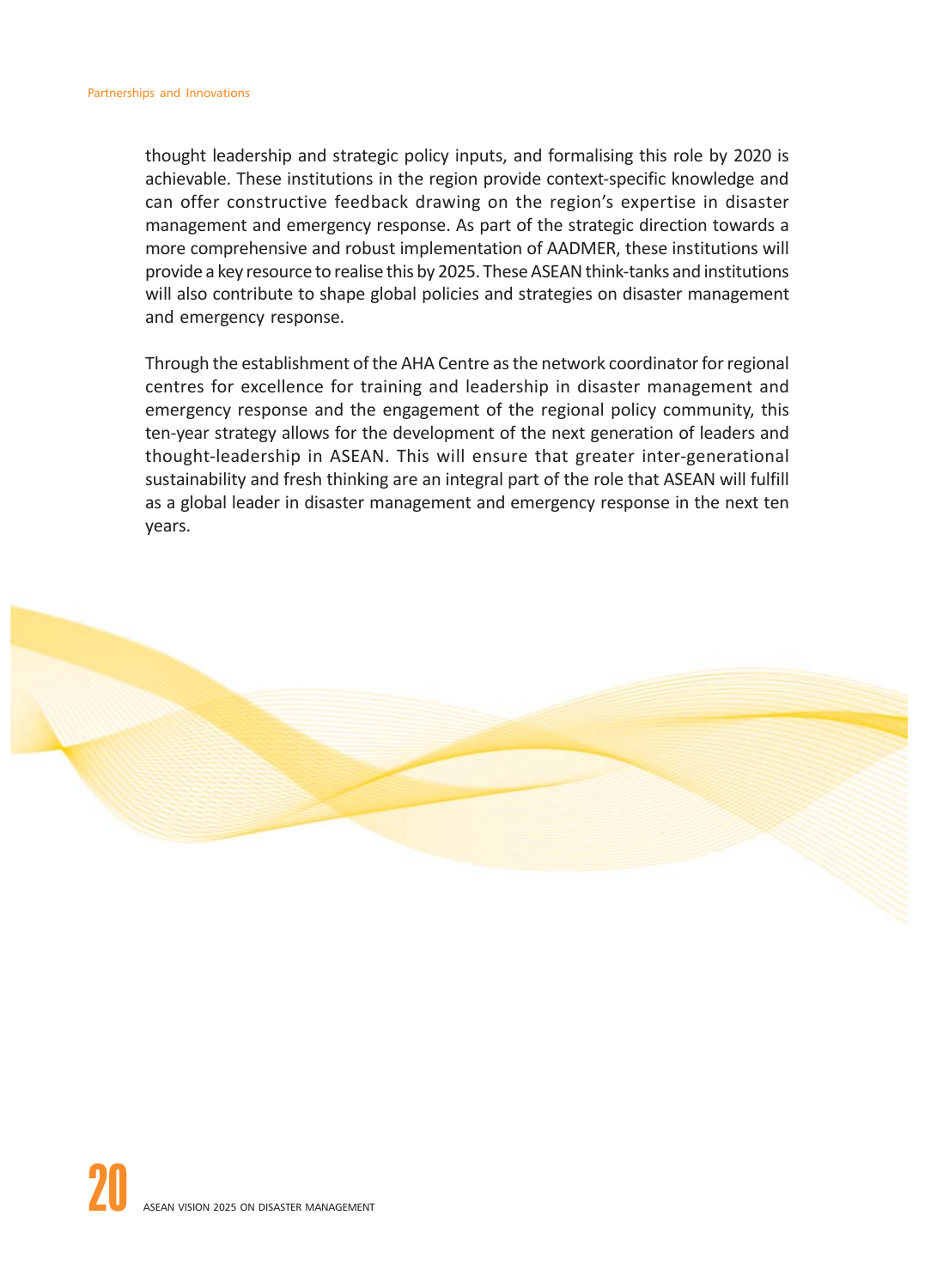## **Conclusion**

As ASEAN moves towards 2025, there are three key overarching and interconnected elements in this strategic policy document to guide the region and build on the successes in disaster management and emergency response to date. This will provide the direction needed for ASEAN to become a global leader in disaster management and emergency response over the next ten years. This strategy outlined Institutionalisation and Communications, Financing and Resource Mobilisation, and Partnerships and Innovations as the building blocks towards a disaster resilient ASEAN and a region that is well-placed to act comprehensively both within the region and further afield.

#### Firstly, ASEAN needs to capitalise and communicate its achievements to position the region as a global leader in disaster management and

emergency resudinse. In particular it is necessary for the region to build more connections between the ASEAN Socio-Cultural Community, ASEAN Economic Community and ASEAN Political Security Community to further enhance disaster management and emergency response at the regional level. It also identifies the need for the Secretary–General of ASEAN to take the lead in coordinating the three ASEAN Community pillars in the area of humanitarian assistance and project the prominence of disaster management with relevant global institutions in disaster management and emergency response, as well as other areas such as climate change adaptation and mitigation, disaster risk reduction, economic resilience, to donor countries, International Financial Institutions, and International Non-Governmental Organisations. However, this document has identified that connections, operational and technical capacity at the regional and global levels are not enough. It calls for a re-conceptualisation of how the region operates across different sectors and between different layers of governance to produce a robust whole-of-government approach oriented towards future generations.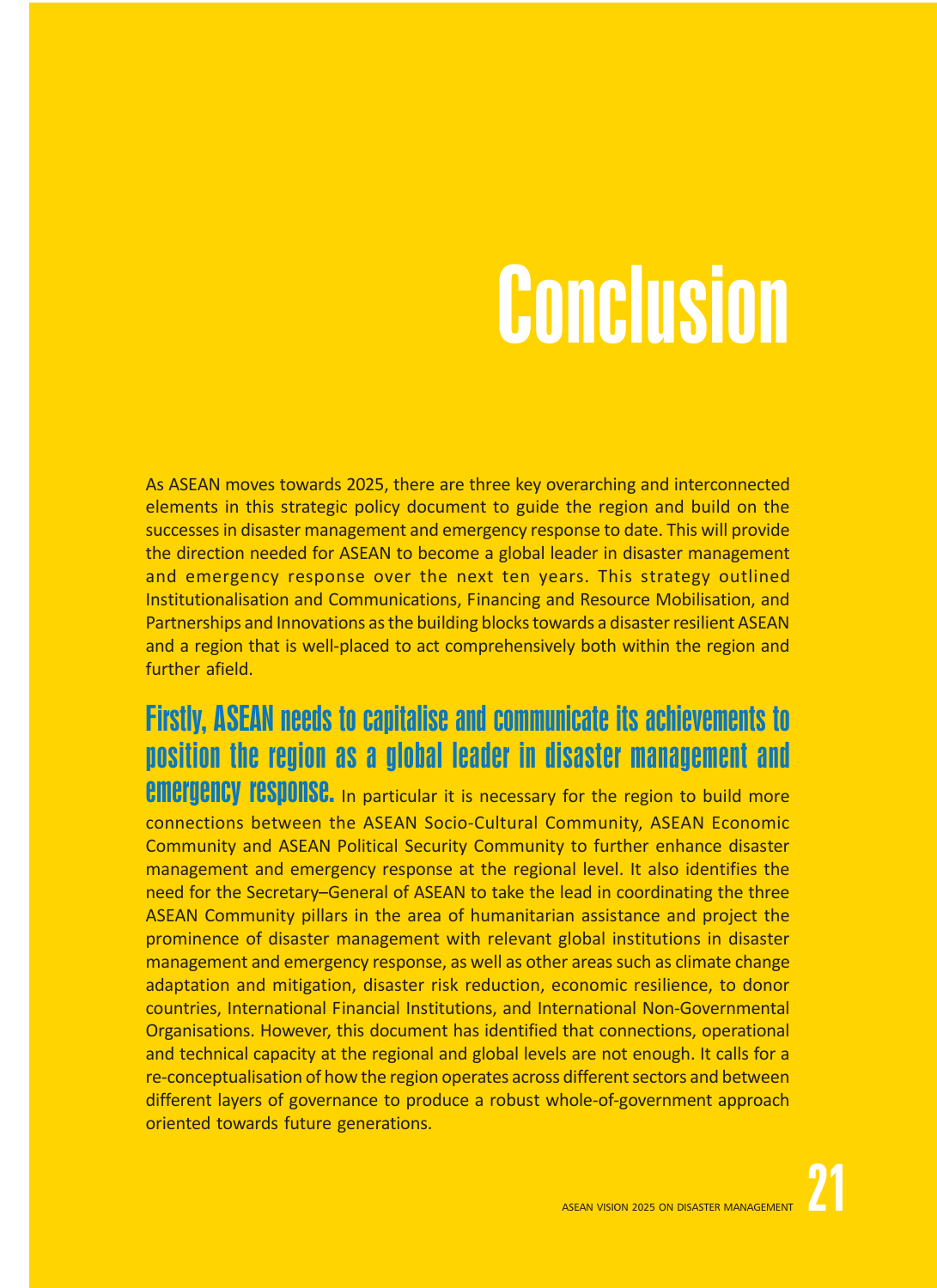#### Secondly, it is critical for the Post-2015 AADMER Work Programme to explore sustainable and innovative ways to transform the way it funds and mobilises resources for disaster management and emergency response.

Through collaboration with the private, public and people sectors in new and creative ways the region will be well-placed to have attained financial sustainability and mobilised the necessary resources by 2025.

#### Finally, ASEAN should look into forming stronger traditional and new nontraditional partnerships as such relationships are imperative for comprehensive, innovative and robust disaster management and emergency response implementation in the region and beyond.